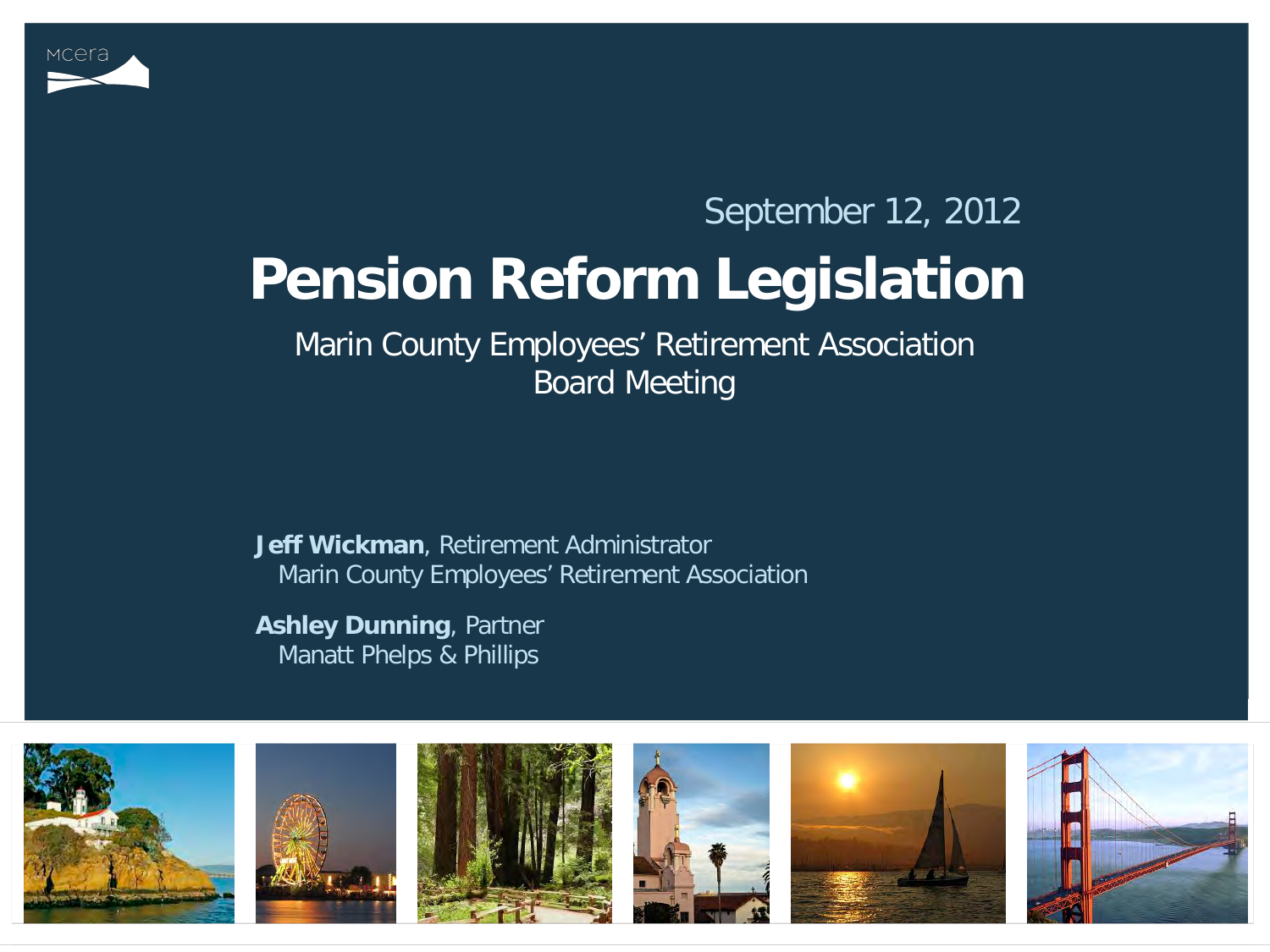#### Disclaimer

The following presentation was developed as a discussion draft to communicate the implications of the Public Employees Pension Reform Act of 2013 (PEPRA). Every effort has been made to ensure the accuracy of the information provided; however, the information may be updated as we continue to analyze the legislation. If there is any discrepancy between what is contained in this presentation and the law, the law will govern.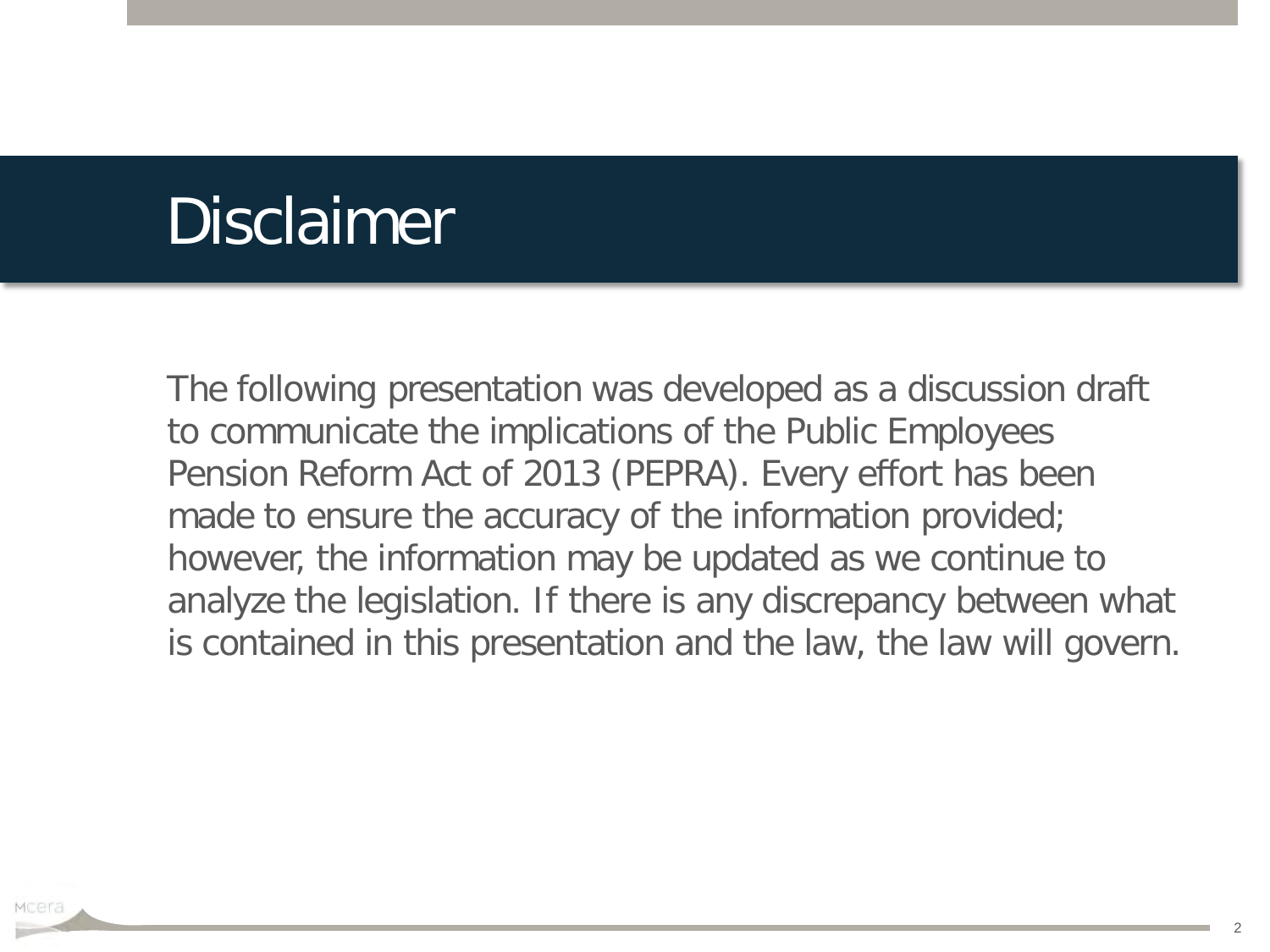#### Applicability of Legislation to MCERA

- **E** Enacts the "California Public Employees' Pension Reform Act of 2013" ("PEPRA") (Gov. Code section 7522)
	- **PEPRA applies to all state and local public retirement systems** and to their participating employers, but does not apply to the University of California or to charter cities or to charter counties, except to the extent that these entities continue to be participating employers in any retirement system governed by state statute (e.g., City of San Rafael)
	- **PEPRA thus applies to all '37 Act systems and their participating** employers.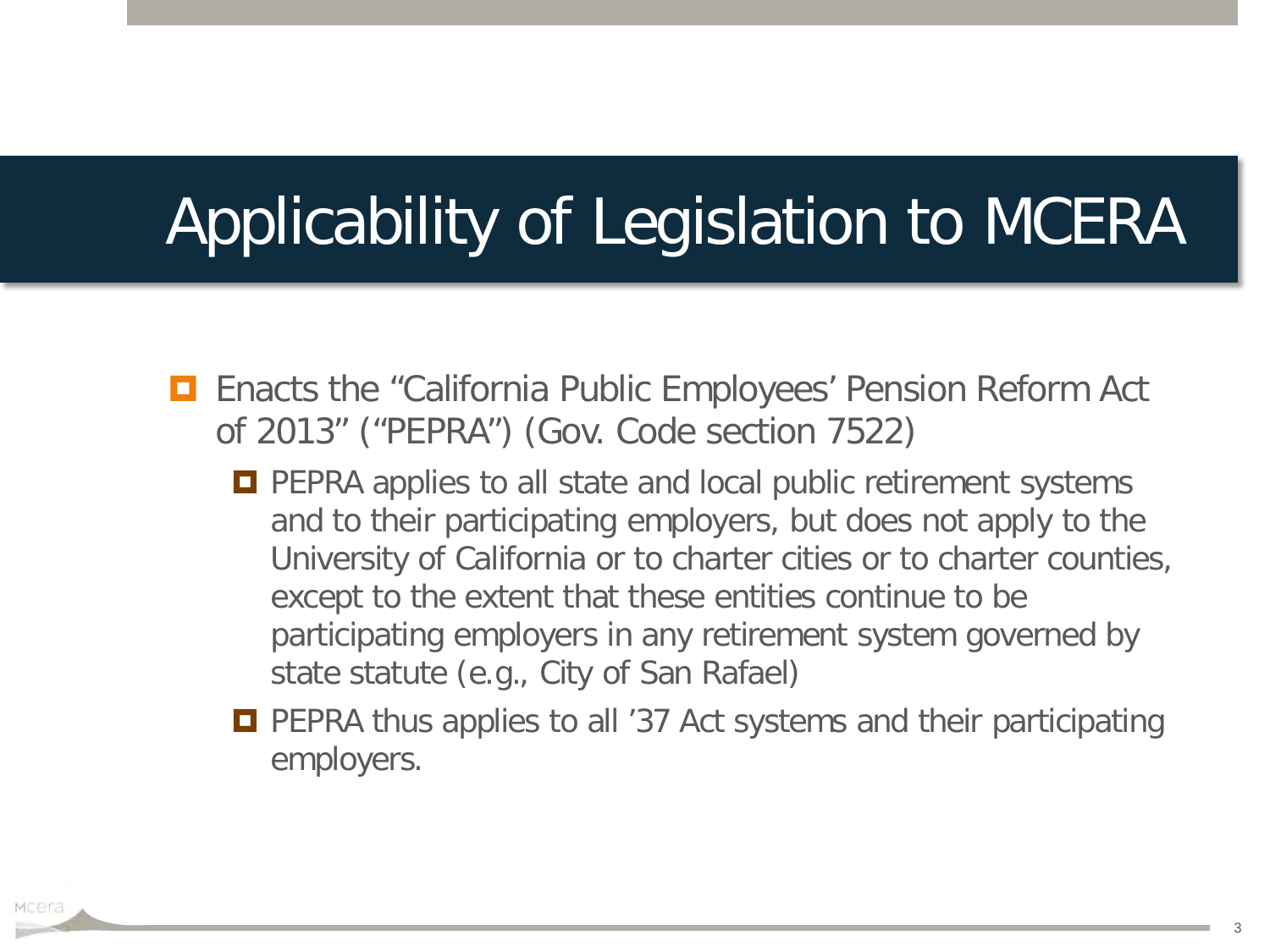#### PEPRA Basics

- Most PEPRA provisions are applicable only to new members who are not eligible for reciprocity and who join MCERA on and after January 1, 2013 ("New Members").
- **For ease of reference, these provisions applicable to New** Members only will be called "PEPRA Tiers" in this presentation.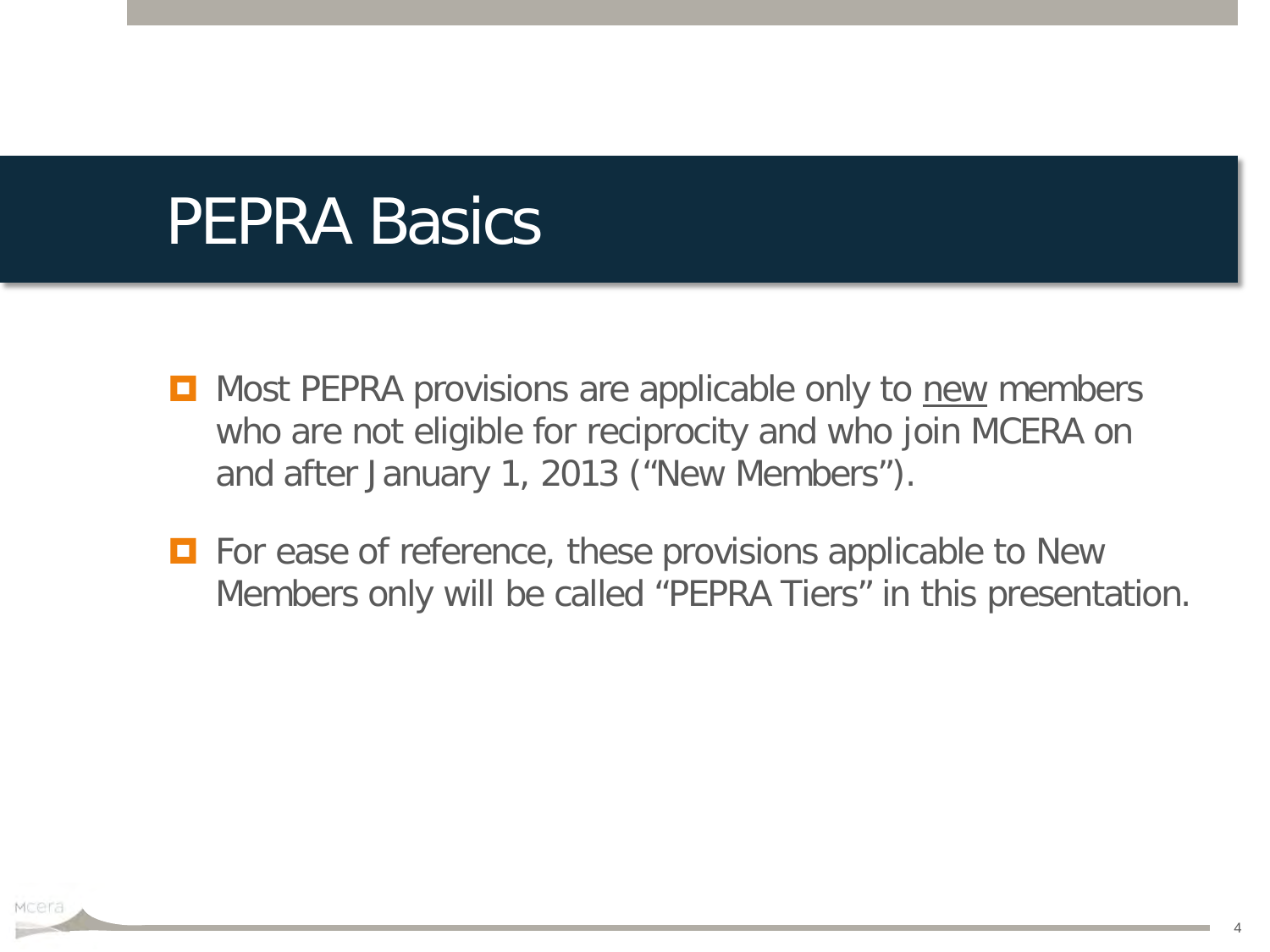#### Cap on "Pensionable Compensation" for All New Members **PEPRA Tiers:**

- $\Box$  "Pensionable compensation" and defined benefit are capped at 120% of the Social Security contribution and benefit base if the member's service is not included in Social Security, and 100% if it is. This is currently \$132,120 if not participating in Social Security and \$110,100 if the member does participate.
- $\Box$  "Pensionable compensation" cap is indexed to inflation based on the CPI for All Urban Consumers, and that adjustment shall be effective annually on January 1 following the annual valuation.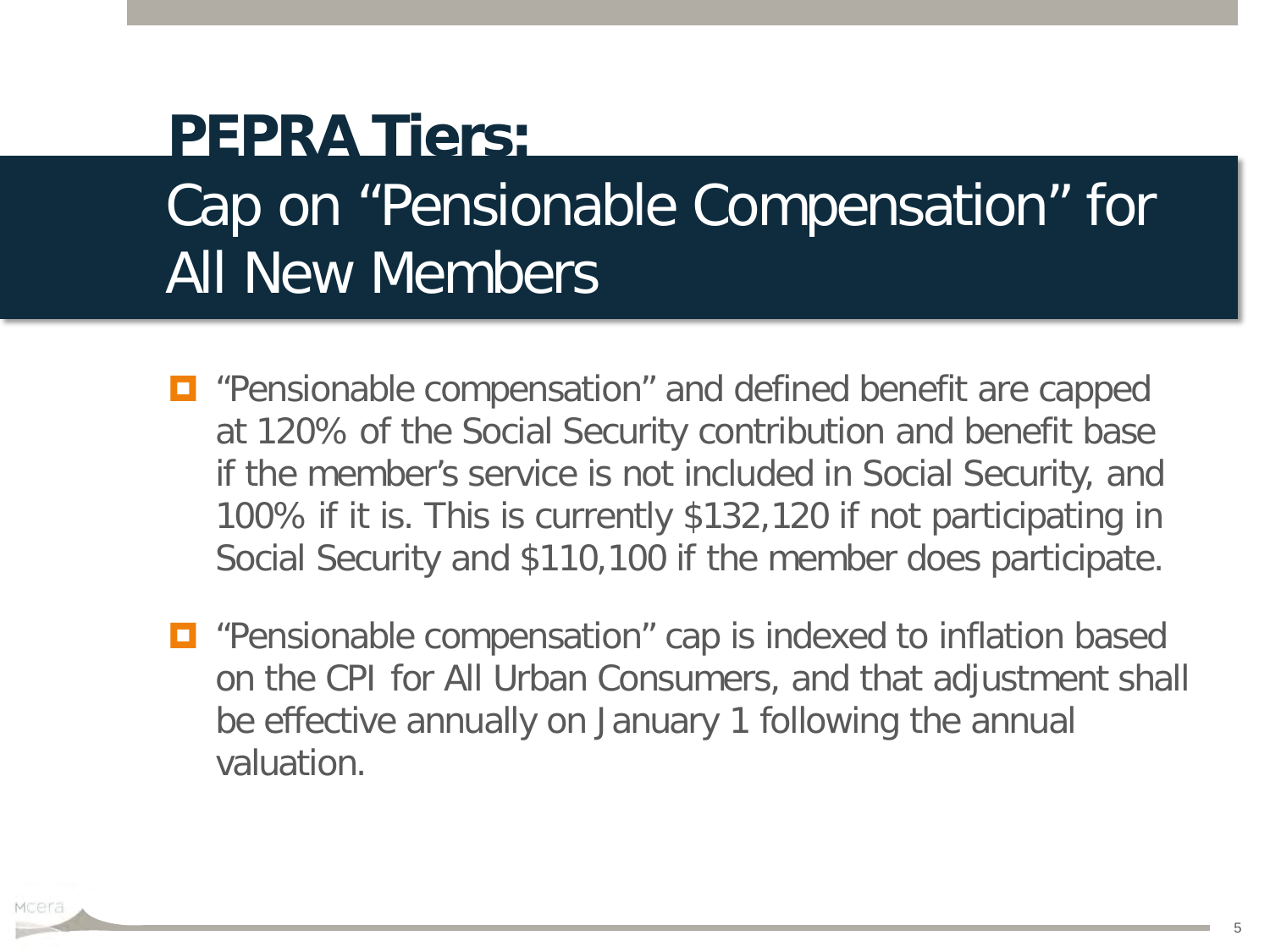#### Limits on Total Benefits Provided for All New Members **PEPRA Tiers:**

- **Public employers may not offer a defined benefit, or** combination of defined benefits, on compensation in excess of the "pensionable compensation" cap.
- **Public employers may provide a non-vested defined** contribution plan for compensation in excess of the "pensionable compensation" cap provided that the plan and contribution meet the requirements and limits of federal law.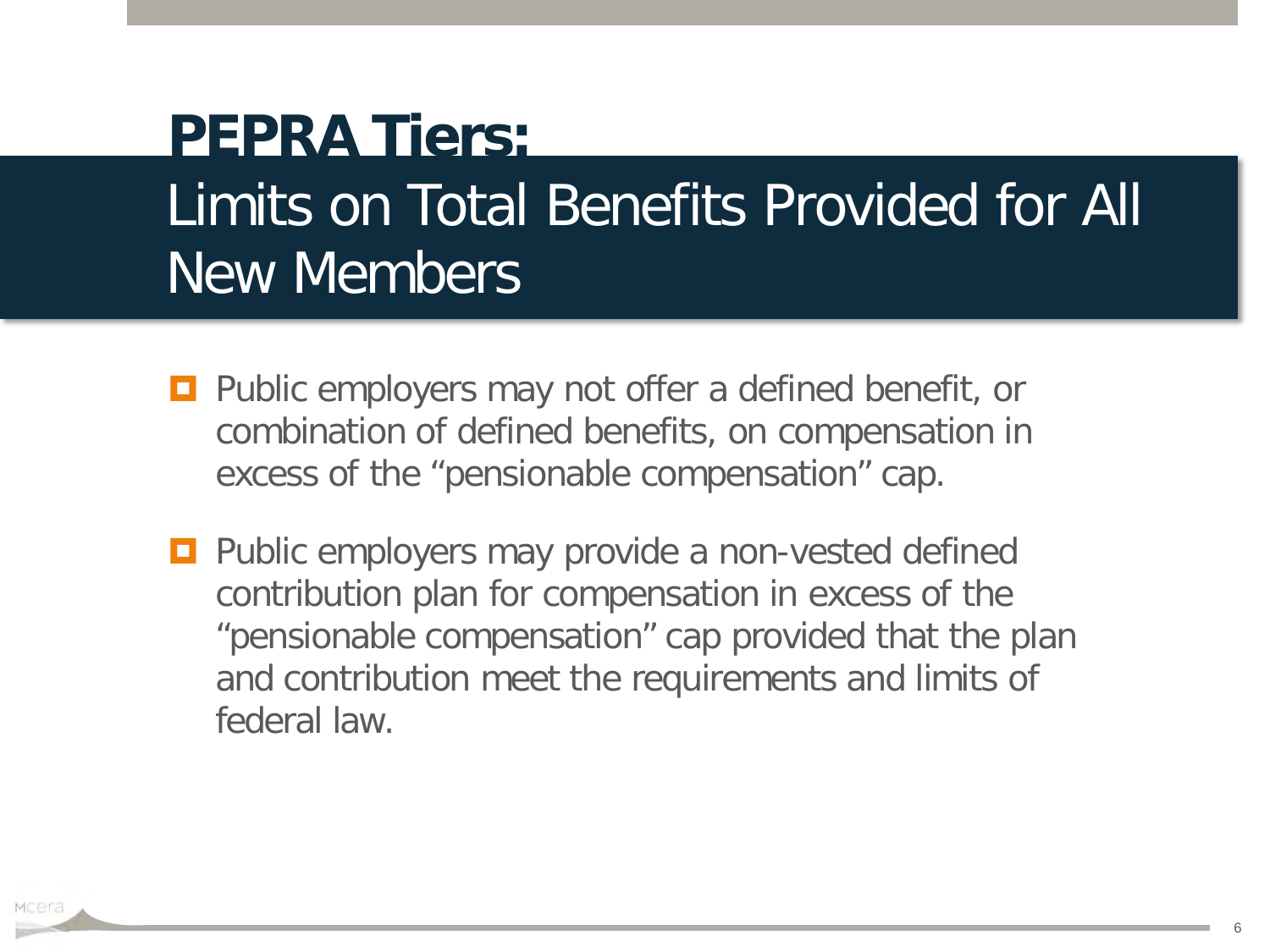# Final Average Compensation Period **PEPRA Tiers:**

**Three-year final average compensation measuring period** for all New Members.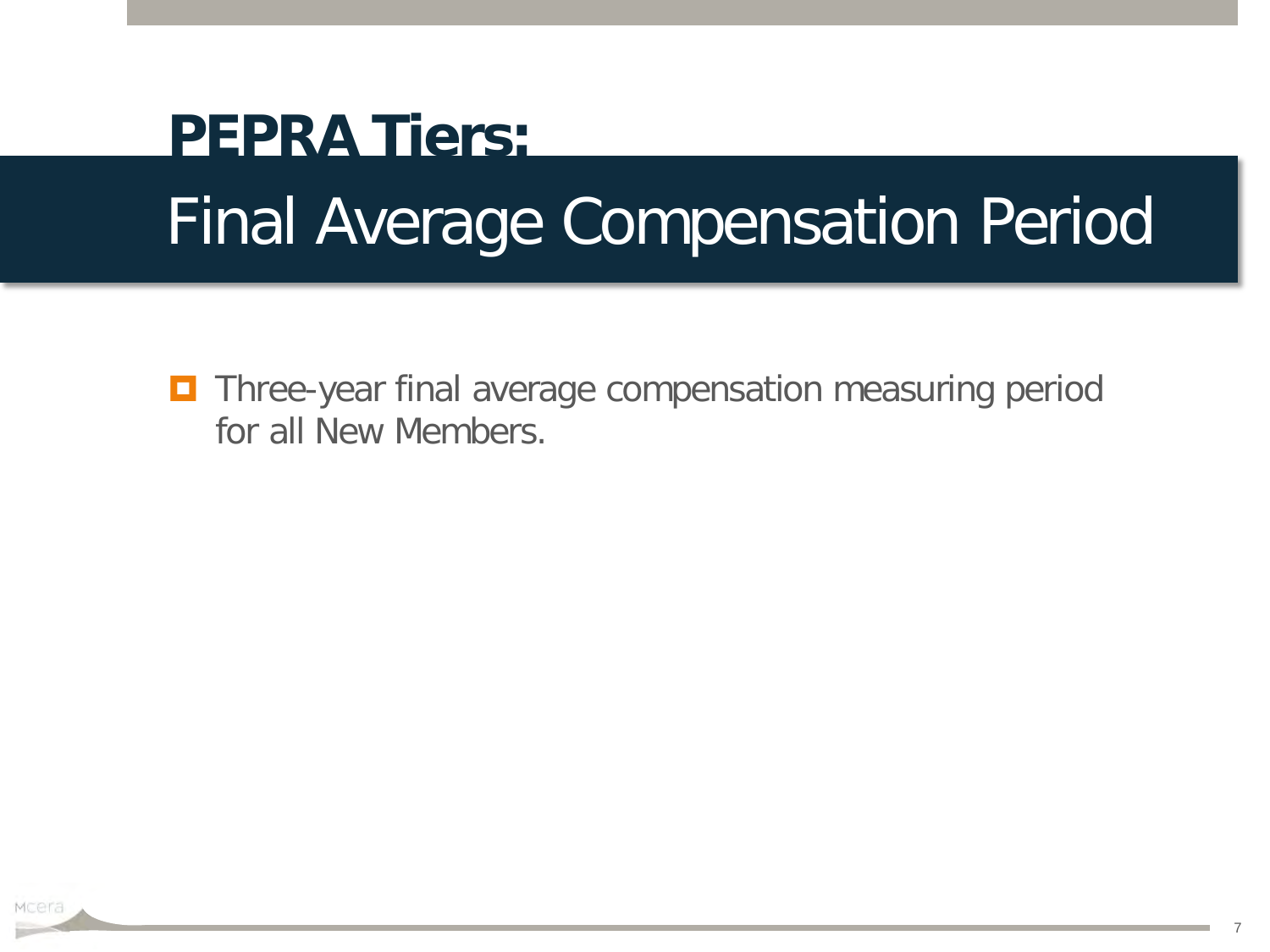### Formula for New General Members **PEPRA Tiers:**

- Retirement eligible after 5 years of service and upon reaching 52 years of age. No service retirement prior to age 52.
- **D** Minimum 1% at 52, 2.5% maximum at 67 formula required, unless a "less costly" plan with less "risk," as certified by the retirement system actuary, is already in place.
- **PEPRA does not change previously granted COLA.**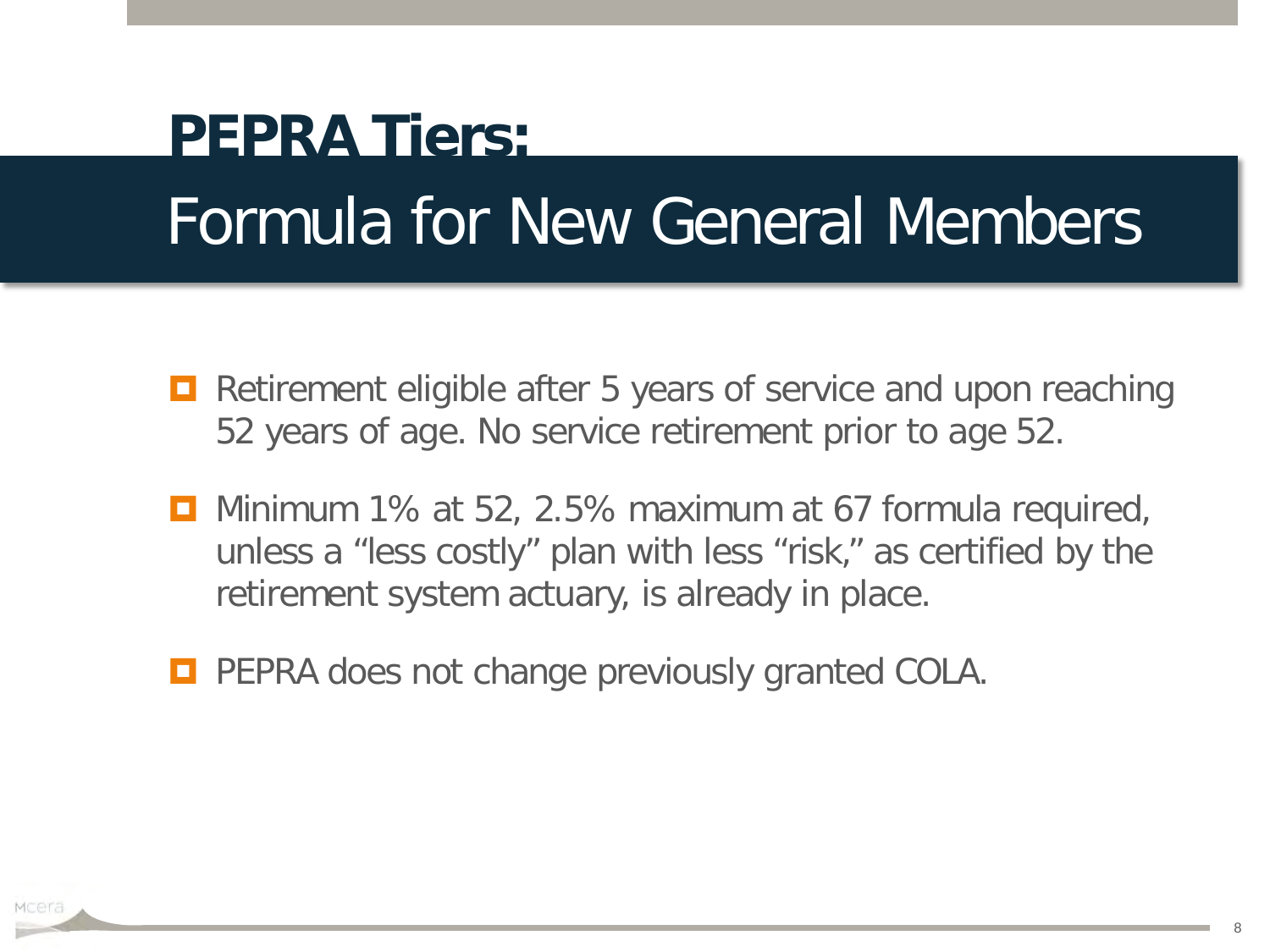# Formula for New Safety Members **PEPRA Tiers:**

- **E** Retirement eligible after 5 years of service and upon reaching 50 years of age. No service retirement prior to age 50.
- **D** Minimum 2% at age 50, maximum 2.7% at age 57 formula as prescribed by section 7522.25 as of January 1, 2013, unless a "less costly" plan, with less "risk," as certified by the retirement system actuary, is already in place.
- **PEPRA does not change previously granted COLA.**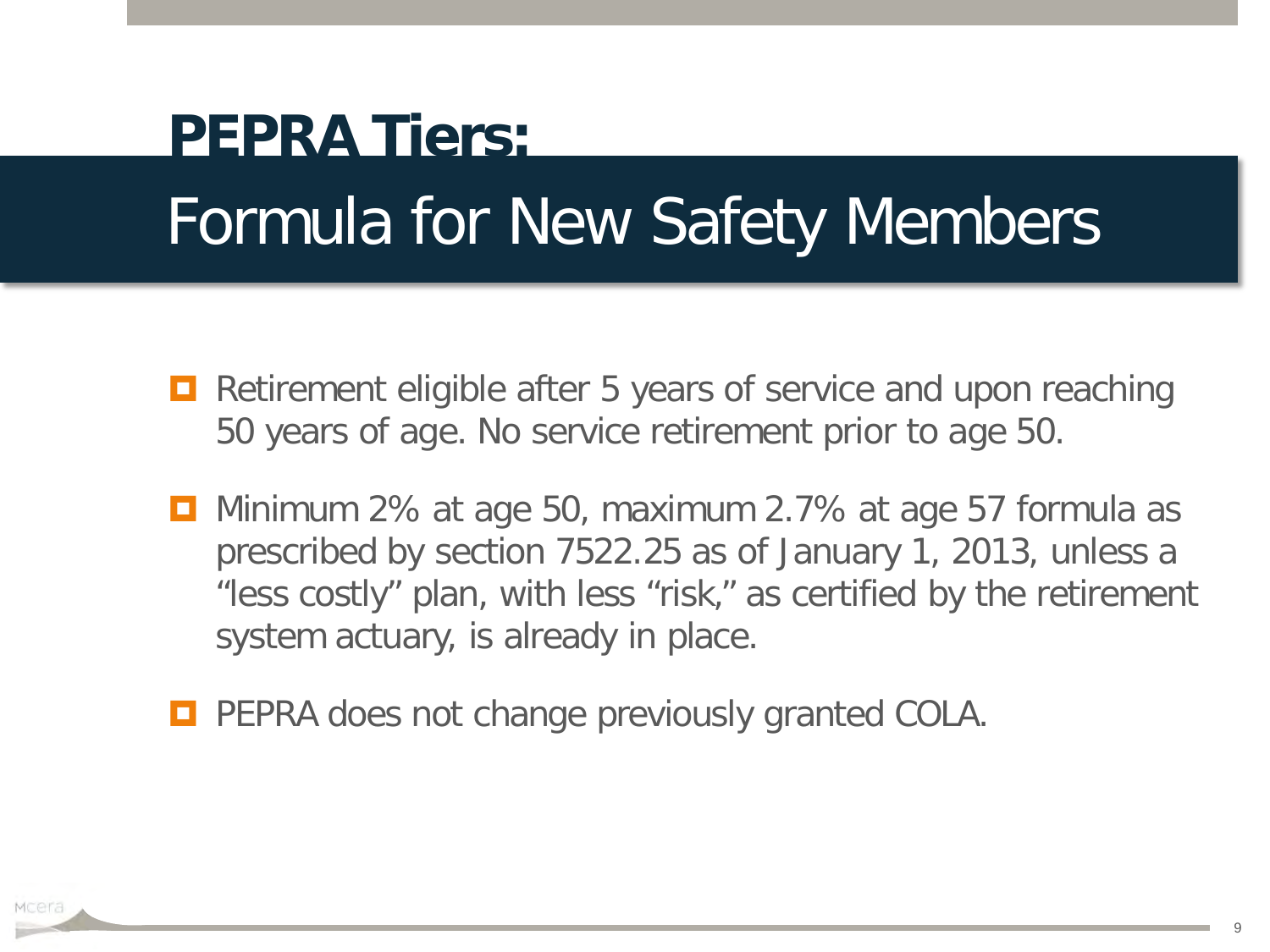## Formula for New Safety Members **PEPRA Tiers:**

- **T** The formula offered "shall be the formula that is closest to, and provides a lower benefit at 55 years of age than, the formula provided to members in the same retirement classification offered by the employer on December 31, 2012." (Emphasis added.) This is a mathematical computation.
- 2% at age 57, 2.5% at age 57, 2.7% at age 57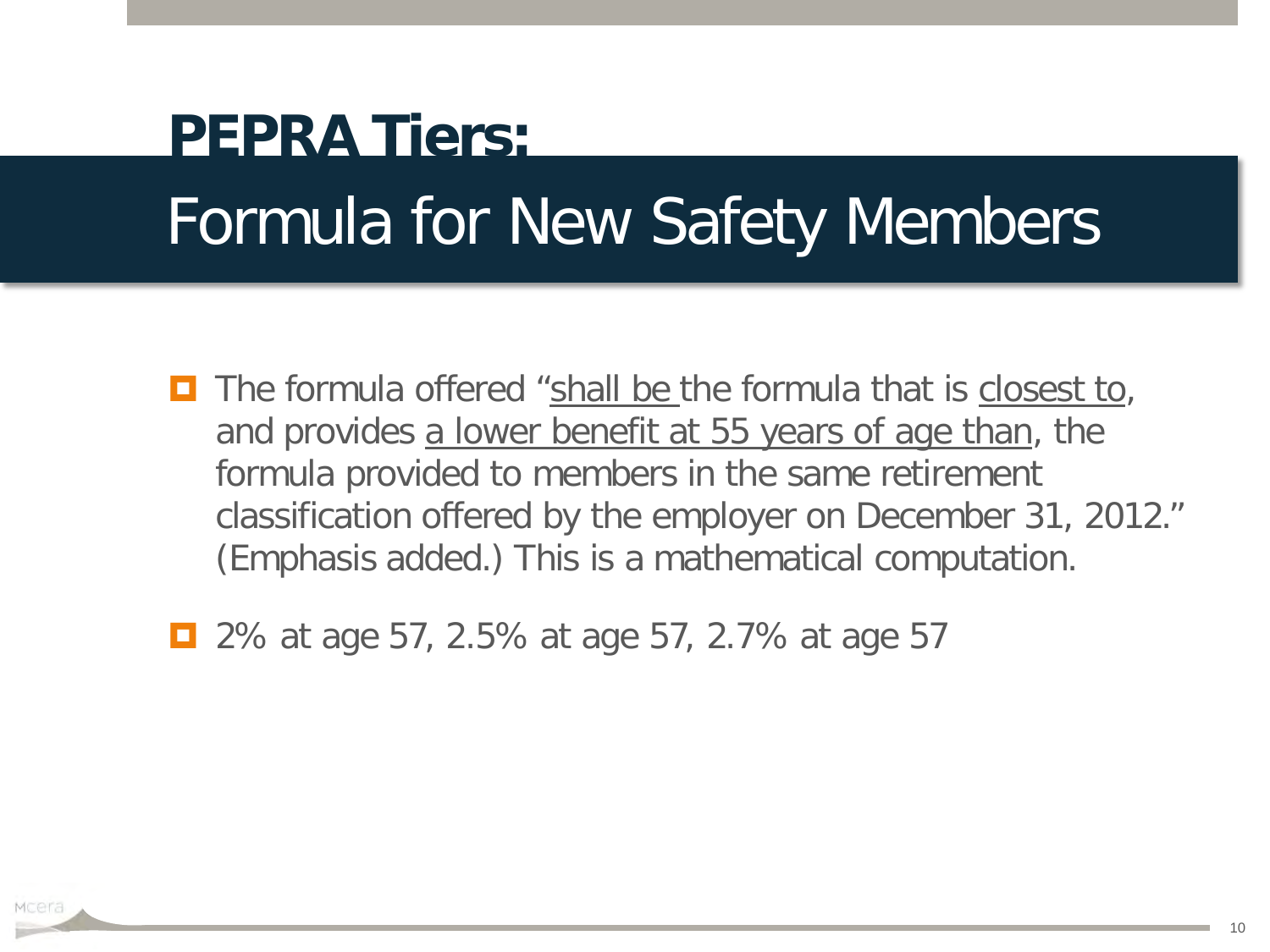# Formula for New Safety Members **PEPRA Tiers:**

- **□** Lower safety tiers in PEPRA could be applied to new hires if agreed by collectively bargained MOU without impasse.
- **D** Must be uniform as between represented and nonrepresented, managerial and supervisory employees of same employer in same membership classifications.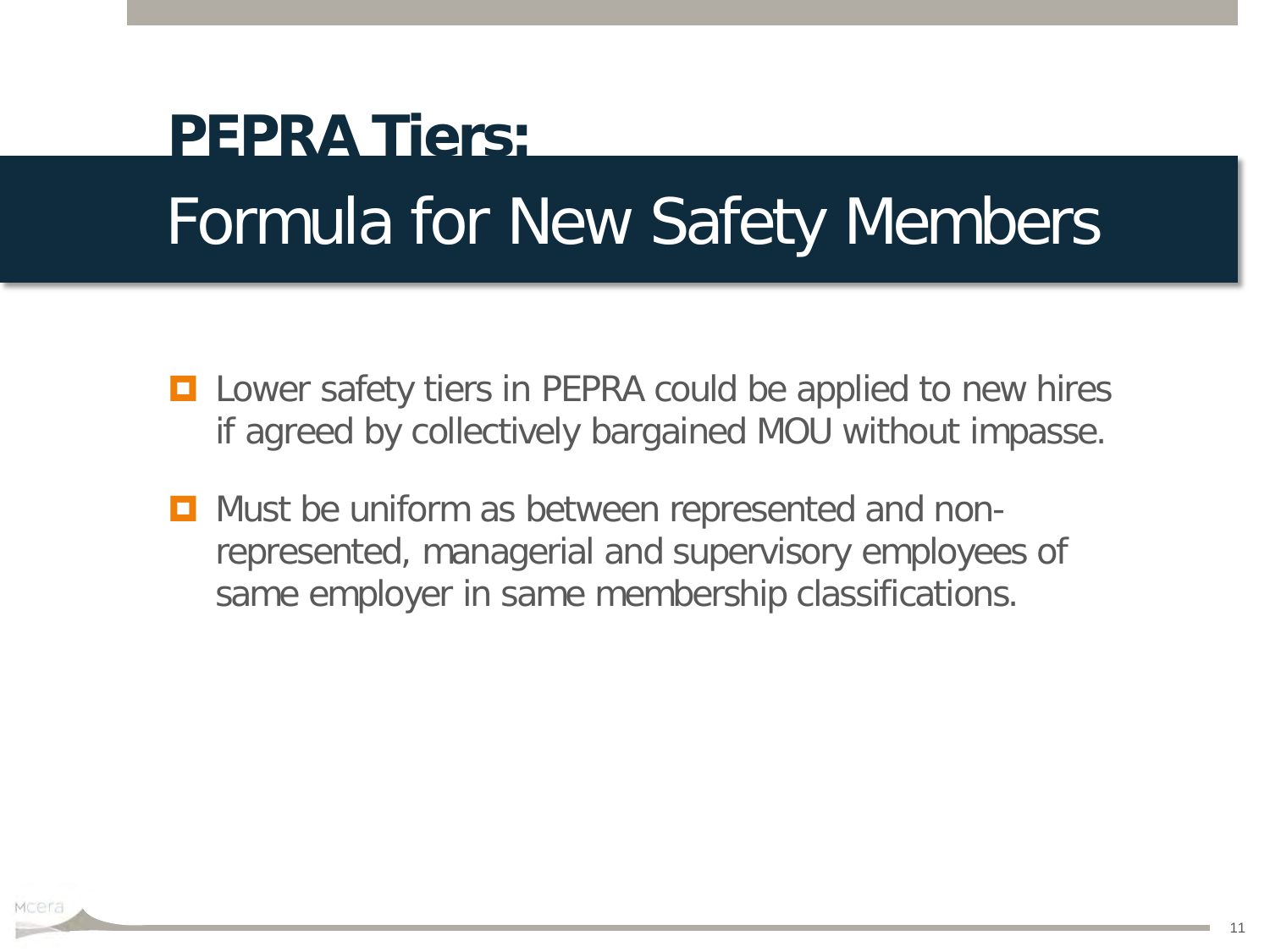# Contribution Rates for New Members **PEPRA Tiers:**

 $\Box$  "Equal sharing of normal costs between public employers and public employees shall be the standard. The standard shall be that employees pay at least 50% of normal costs and that employers not pay any of the required employee contributions."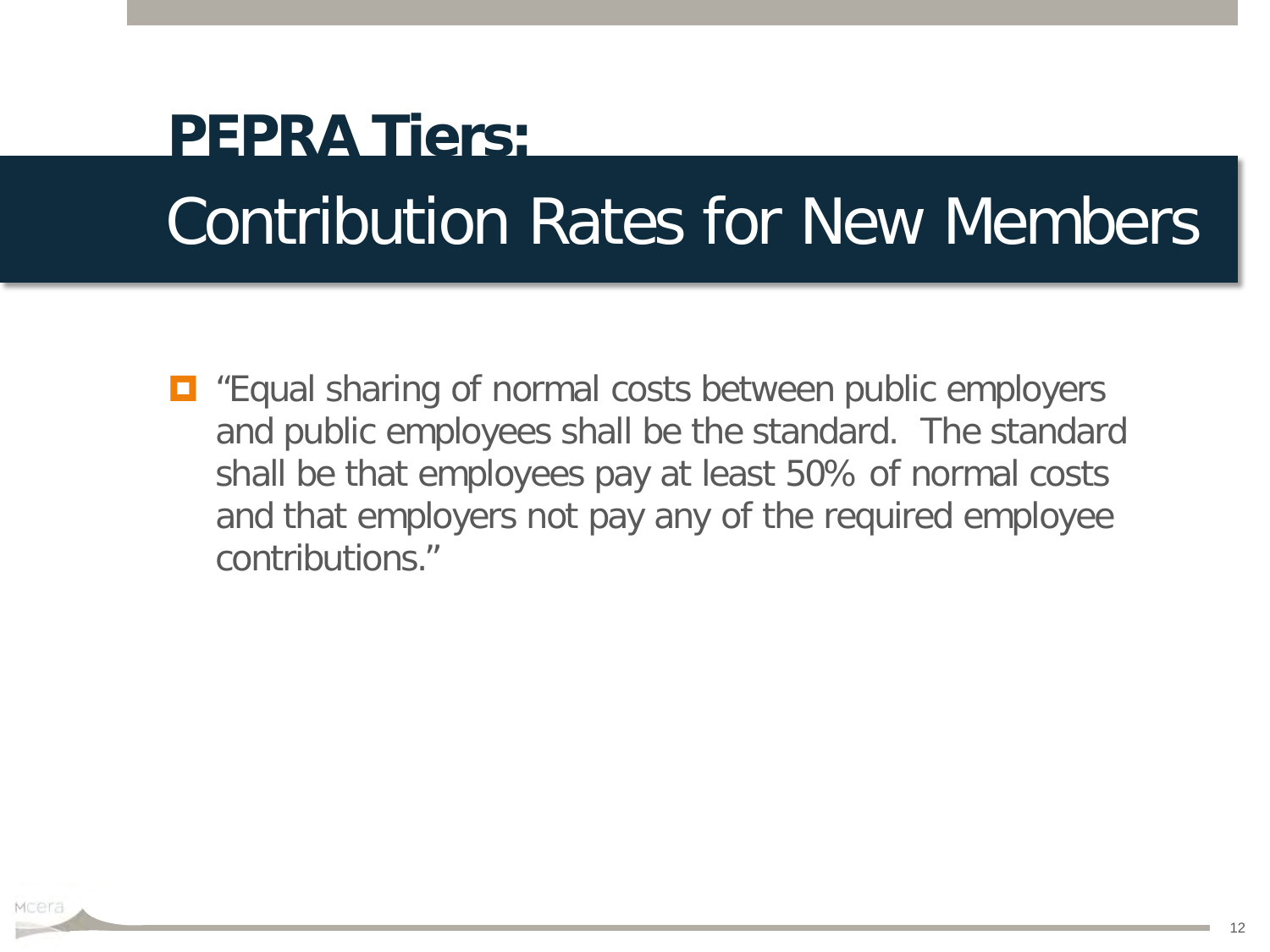# Contribution Rates for New Members **PEPRA Tiers:**

- Notwithstanding the 50% of normal cost provision, employee contributions may be more than one-half of normal cost if:
	- Agreed through collective bargaining without impasse.
	- **EXECUTE:** Employer is not contributing at a greater rate to the plan for nonrepresented, managerial, or supervisory employees than it contributes for other public employees of the same employers in related retirement membership classifications.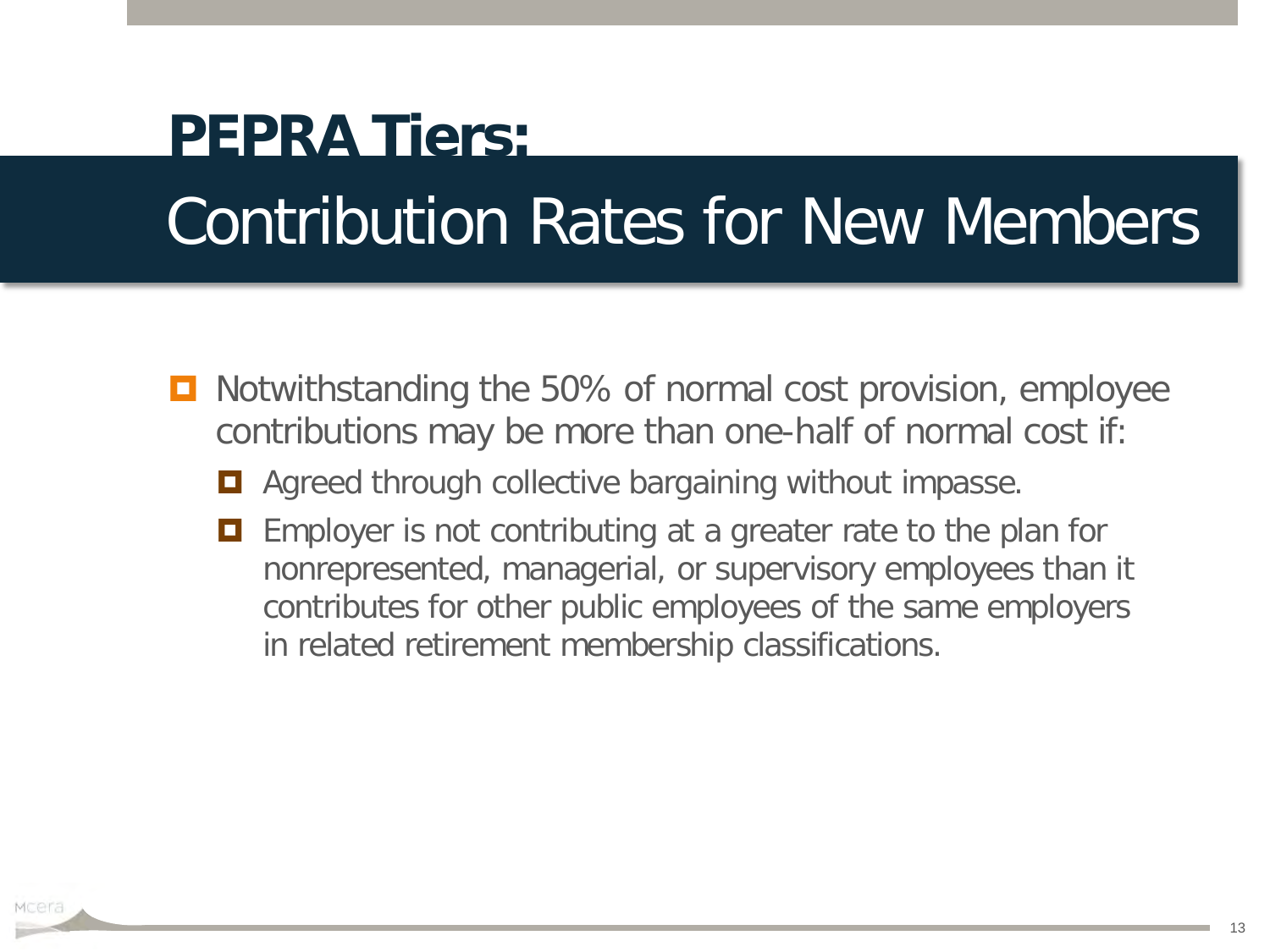# Contribution Rates for New Members **PEPRA Tiers:**

- Notwithstanding the 50% of normal cost provision, if "the terms of a contract, including [an MOU], that is in effect on January 1, 2013, would be impaired by any provision of this section," that provision shall not apply to that employer and its employees until the expiration of that contract.
- **E** Any renewal, amendment or other extension of the contract shall be subject to the requirements of the 50/50 normal cost split section.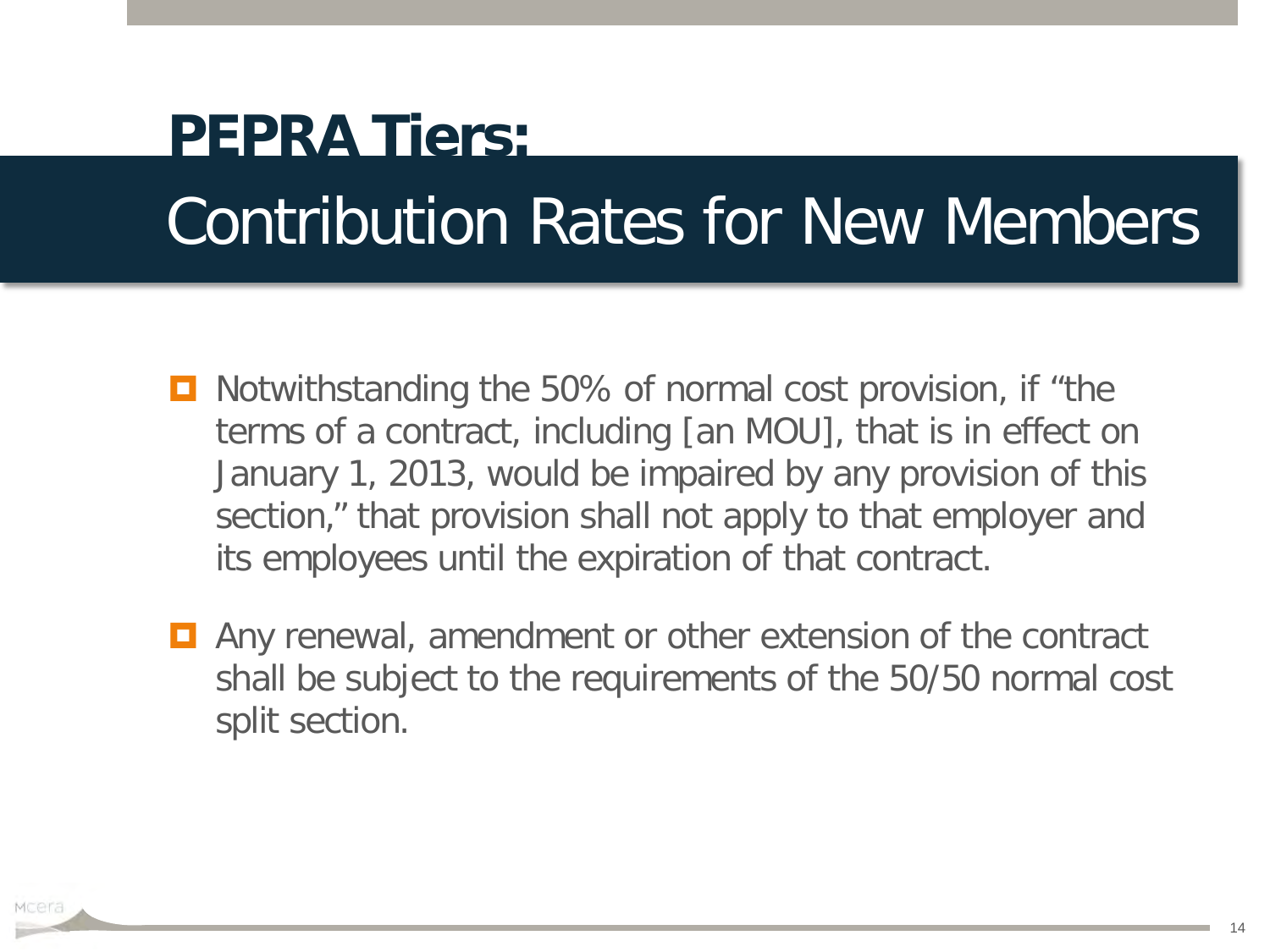#### New "Pensionable Compensation" Definition for New Members **PEPRA Tiers:**

**□** Same general definition as "compensation earnable" under the 1937 Act, with numerous additional specific exclusions for new members, as set forth on the following slides.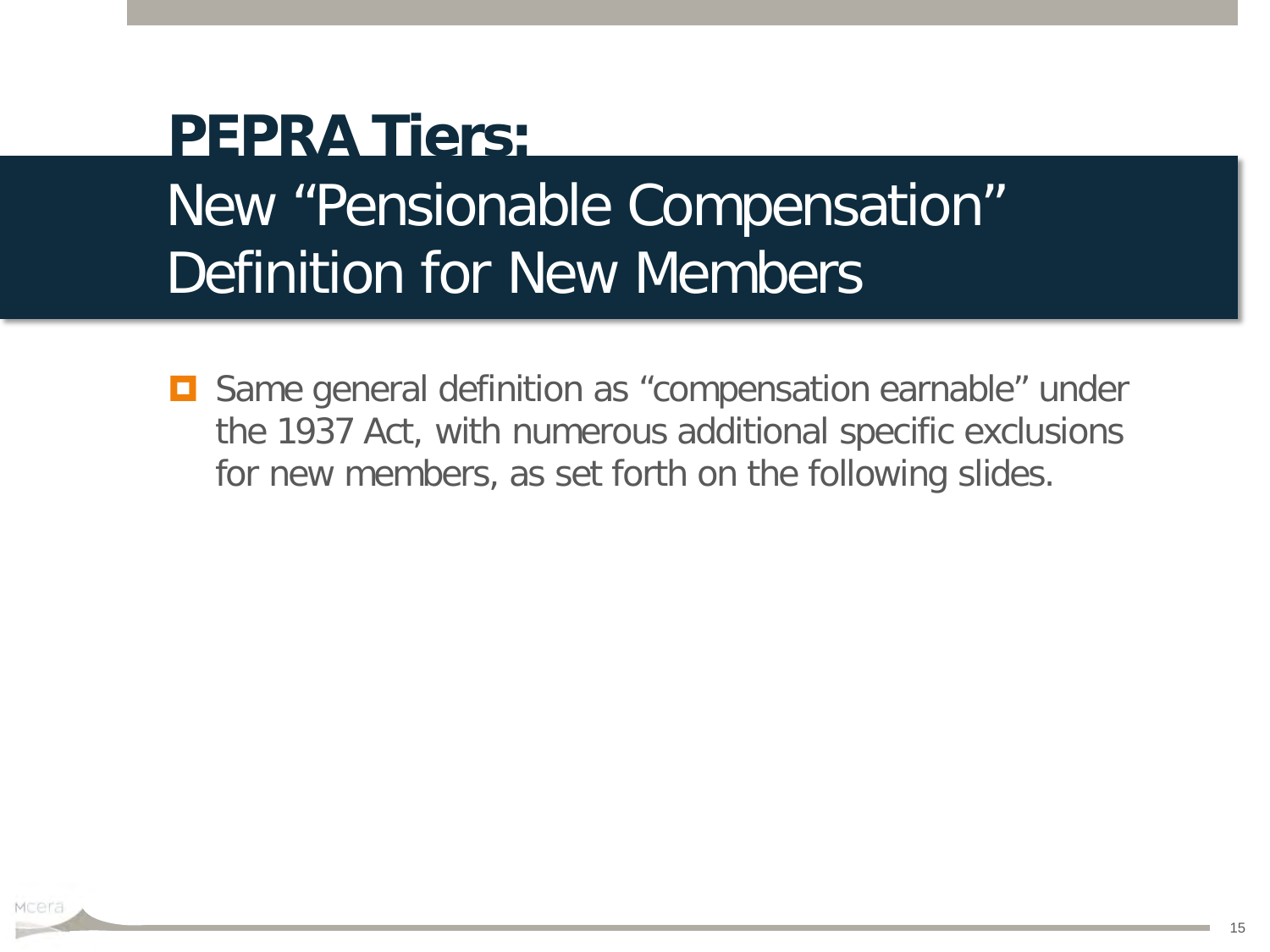#### New Exclusions to "Pensionable Compensation" for New Members **PEPRA Tiers:**

- "Any compensation determined by the [retirement] board to have been paid to increase a member's retirement benefit under that system."
- **O** Compensation previously paid in kind or directly to 3rd party by employer, even if converted to cash.
- **E** Any one-time or ad hoc payments made to member.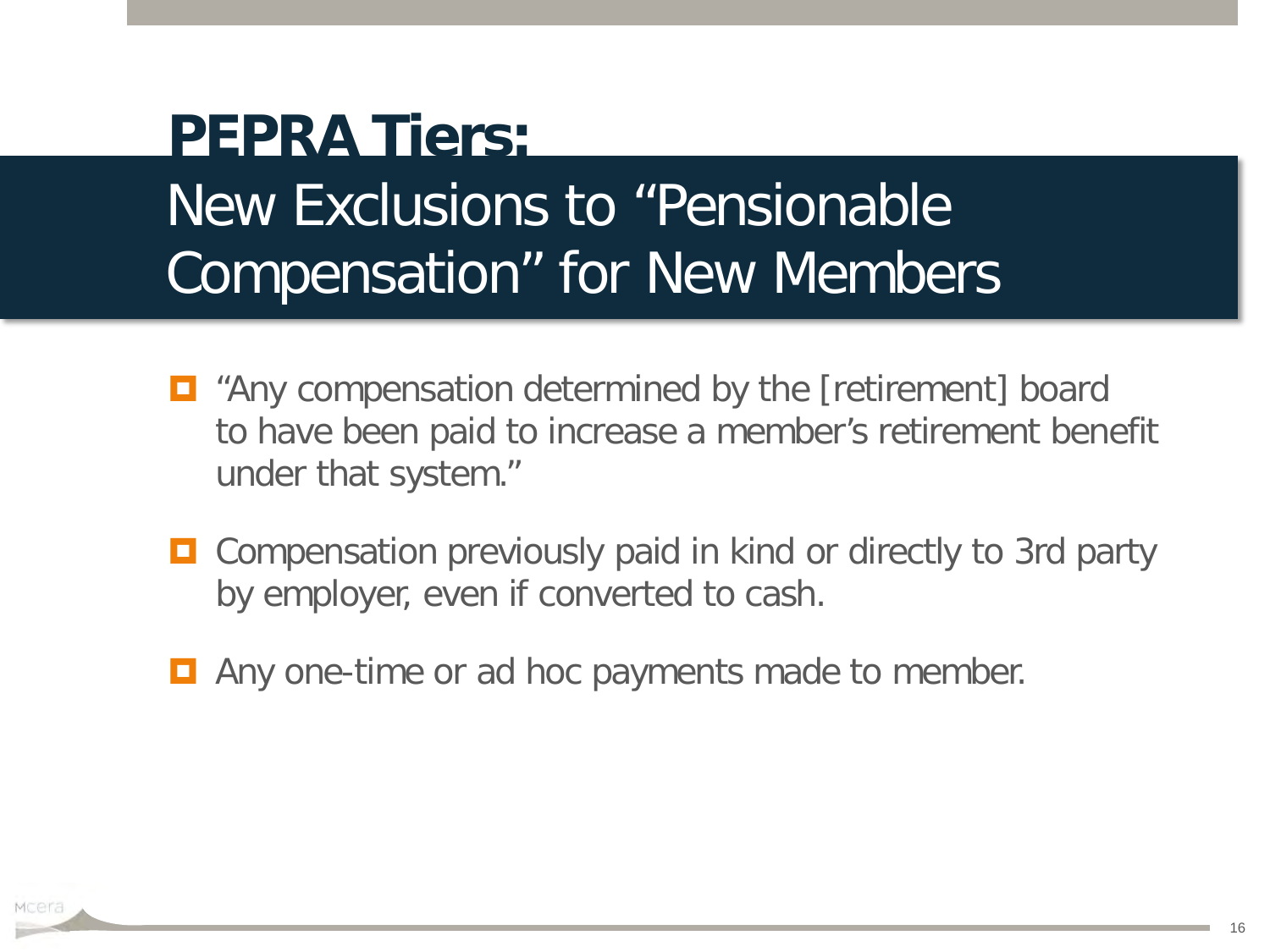#### New Exclusions to "Pensionable Compensation" for New Members **PEPRA Tiers:**

- $\Box$  Severance, even if received by the member while employed.
- Payments of any unused leave, regardless of when reported or paid.
- Payments for additional services rendered outside of normal working hours.
- **E** Employer-provided allowances for uniforms, vehicles, housing, etc.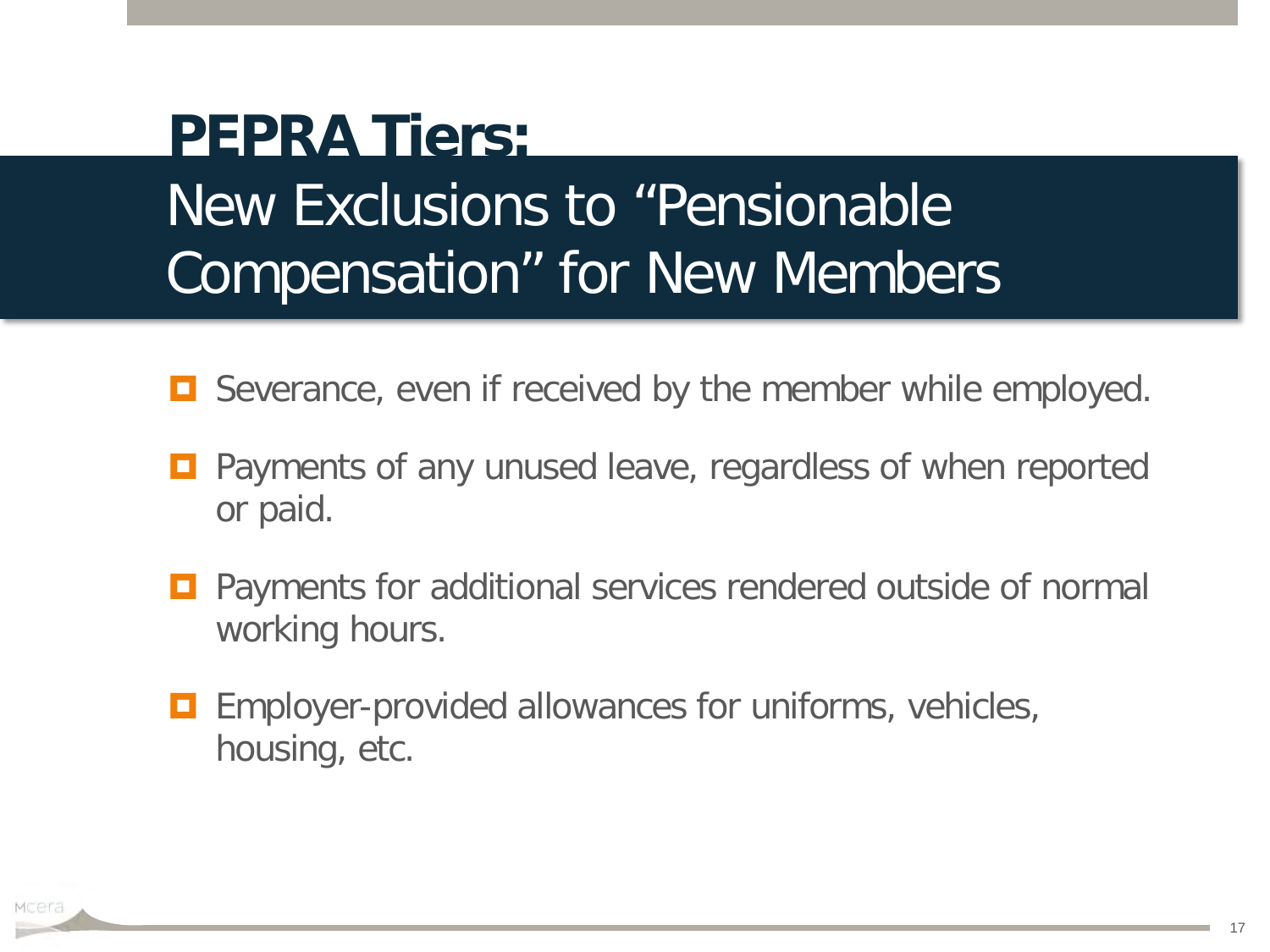#### New Exclusions to "Pensionable Compensation" for New Members **PEPRA Tiers:**

- **E** Any "bonus" paid in addition to normal monthly rate of pay of a member paid in cash to similarly situated members of the same group or class of employees for services rendered on a full-time basis during normal working hours, pursuant to publicly available pay schedules.
- "Any other form of compensation a public retirement board determines should not be pensionable compensation."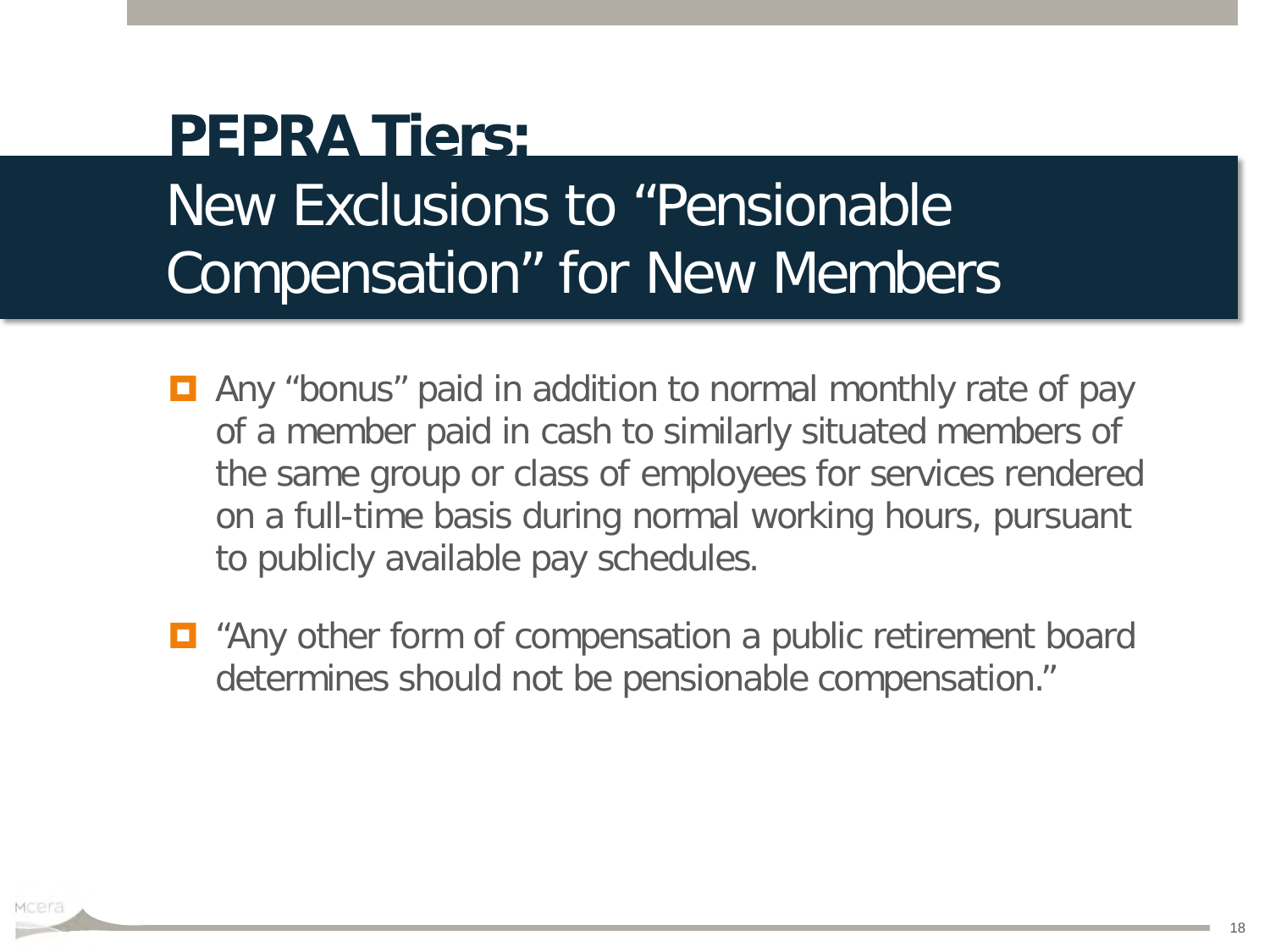## Replacement Benefit Plans **PEPRA Tiers:**

- **Retirement systems may continue to administer replacement** benefit plans for employees first hired prior to January 1, 2013 under an existing plan.
- No new plans may be adopted nor may any existing plan be provided to New Members.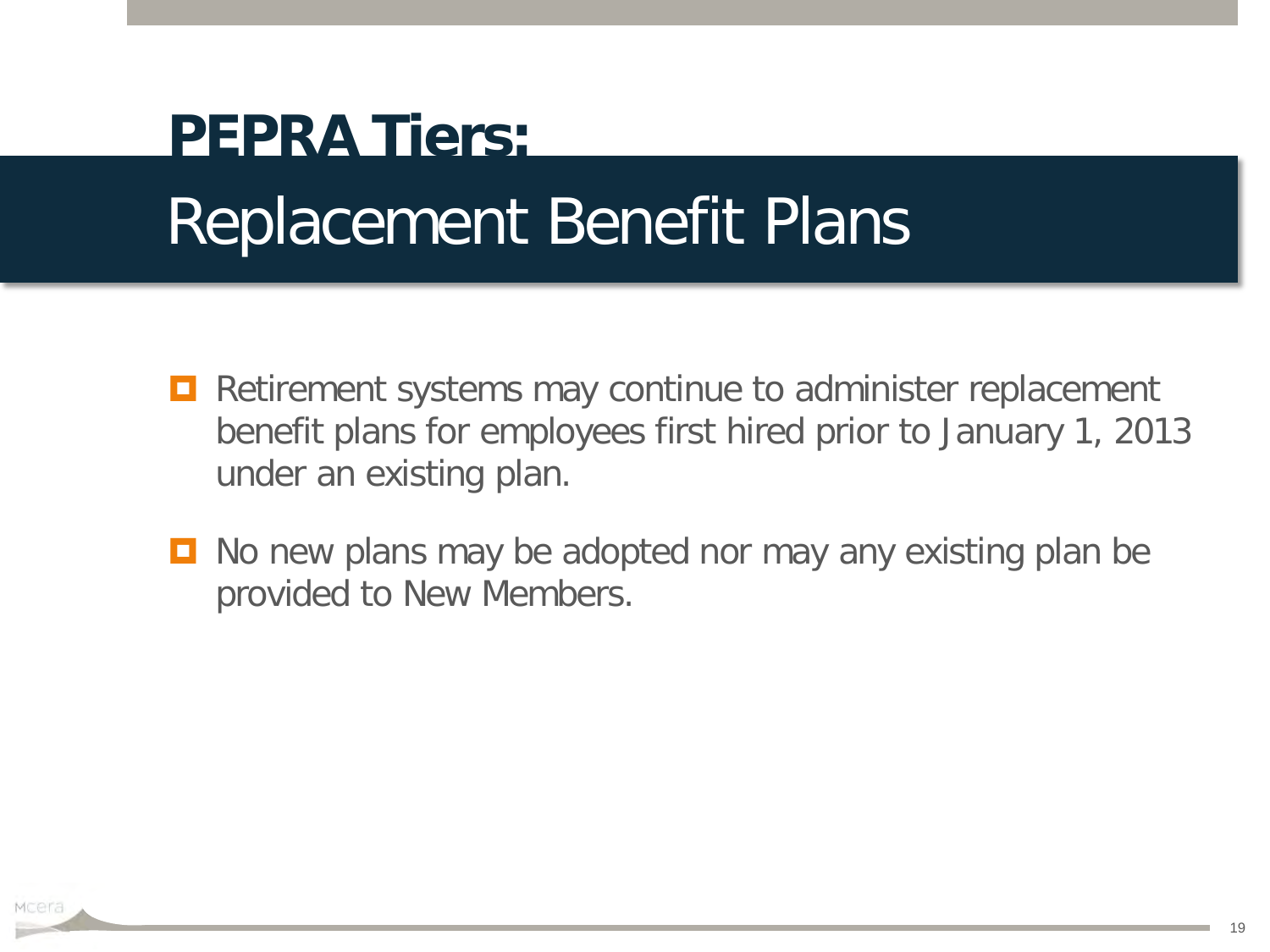- **D** Under an addition to the definition of "compensation earnable" in Government Code section 31461 of the CERL, as provided by AB 197, "compensation earnable" would be clarified to be consistent with Salus v. SDCERA and In re Retirement Cases, to state that the items identified on the following slides are to be excluded from retirement allowance calculations.
- **D** MCERA's current policies on "compensation earnable" are consistent with this definition.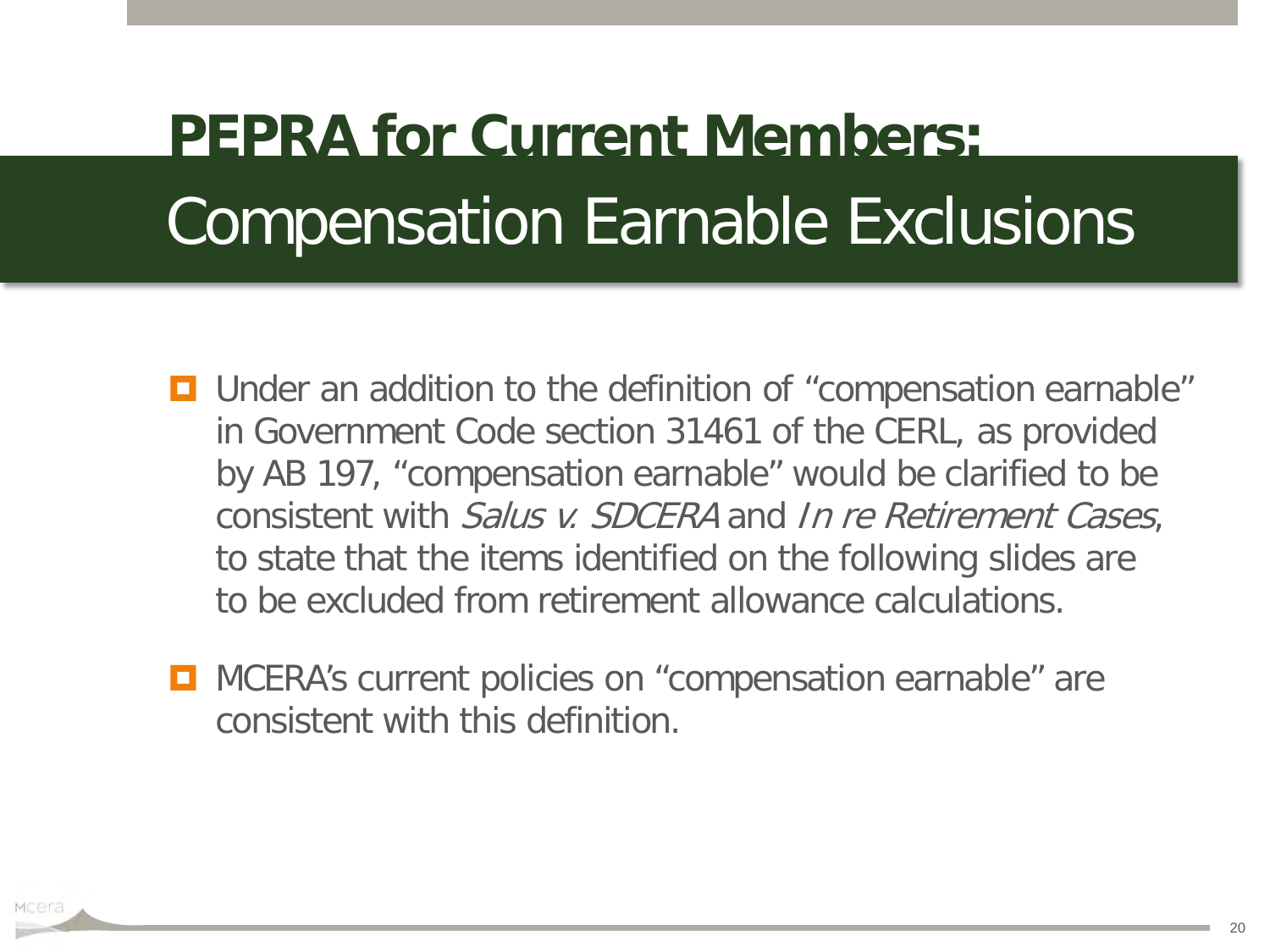- **D** New subdivision (b) of section 31461 provides that "'compensation earnable' does not include, in any case, the following:
	- (1) Any compensation determined by the [retirement] board to have been paid to increase a member's retirement benefit under that system . . . ."
- AB 197 describes three types of compensation that "may" be excluded under the new section 31461(b)(1) noted above.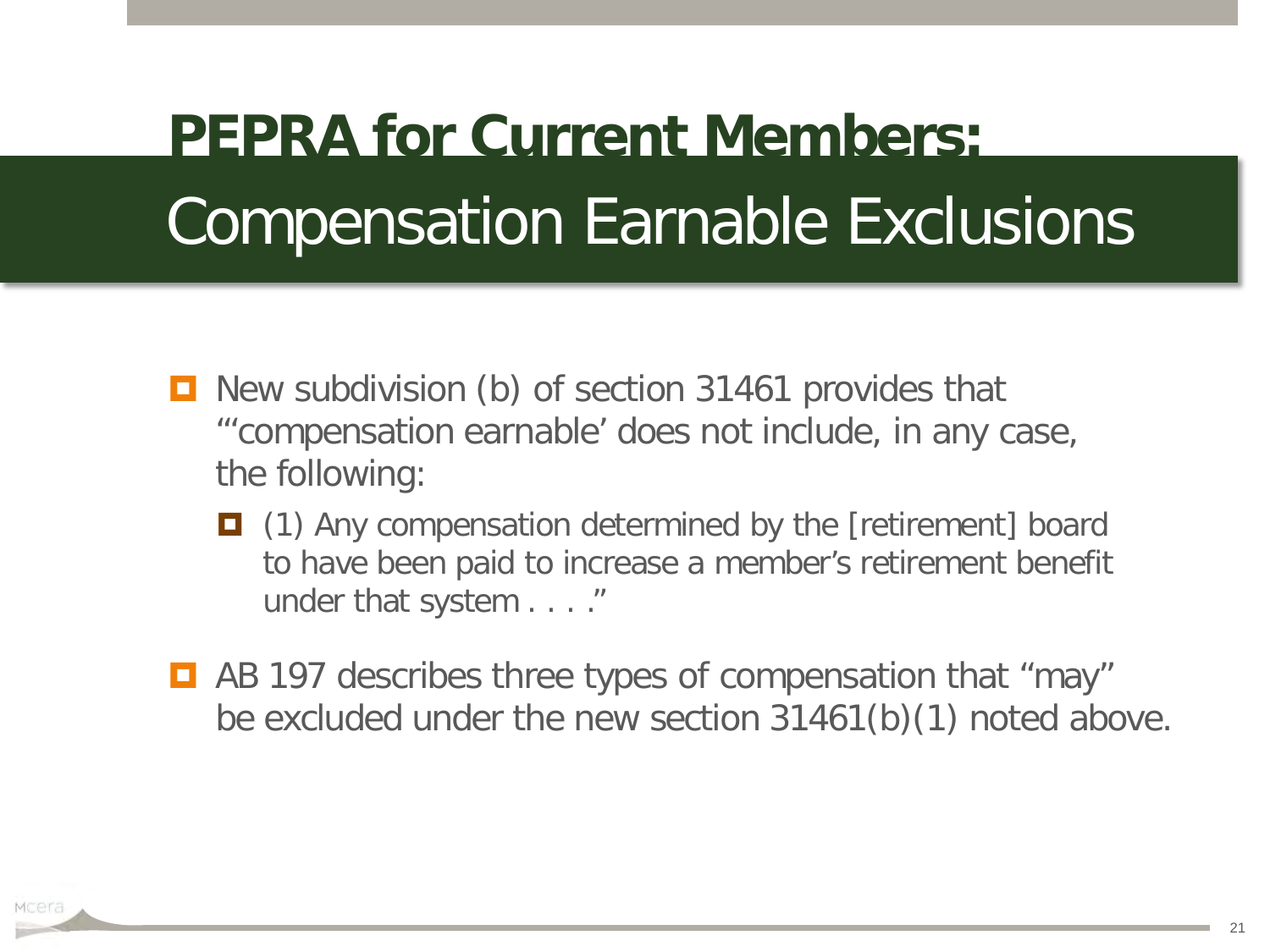Excludable items under new subdivision (b)(1) of section 31461 include:

- **O** Compensation previously paid by employer in kind or directly to third party, even if converted to cash.
- **E** Any one-time or ad hoc payments made to member, but not to all similarly situated members of the member's grade or class.
- **T** Termination payments and payments for unused leave, except payments that do not exceed what is earned and payable in each 12-month period during the final average period regardless of when reported or paid.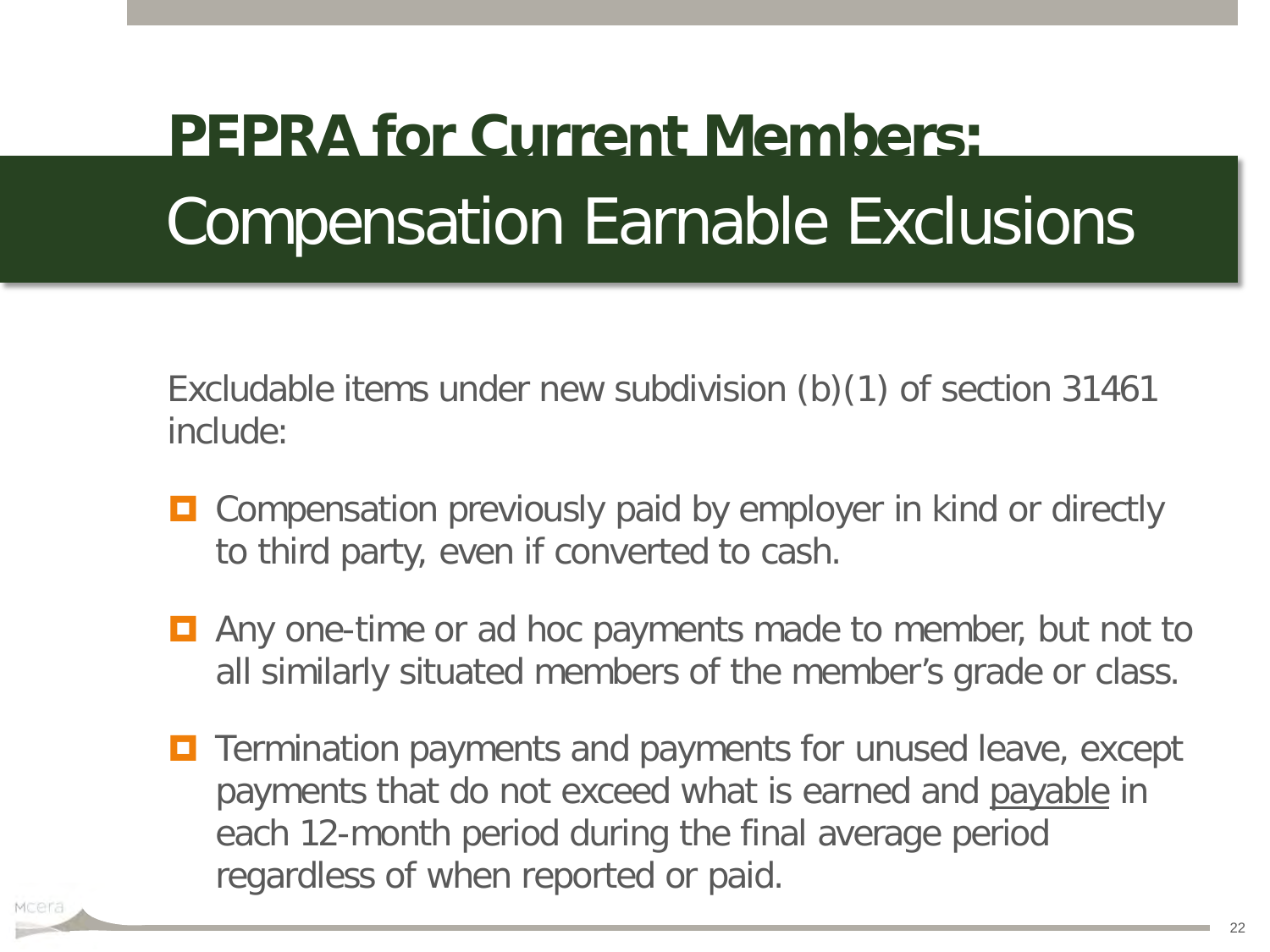New subdivision (b) of section 31461 in AB 197 also provides that compensation earnable does not include, in any case, the following:

- $\Box$  "Payments for unused ... leave or compensatory time off, however denominated … that exceeds that which may be earned and payable in each 12-month period during the final average salary period, regardless of when reported or paid."
- **D** "Payments for additional services rendered outside of normal working hours, whether paid in a lump sum or otherwise."
- $\Box$  "Payments made at the termination of employment, except those payments that do not exceed what is earned and payable in each 12-month period during the final average salary period, regardless of when reported or paid."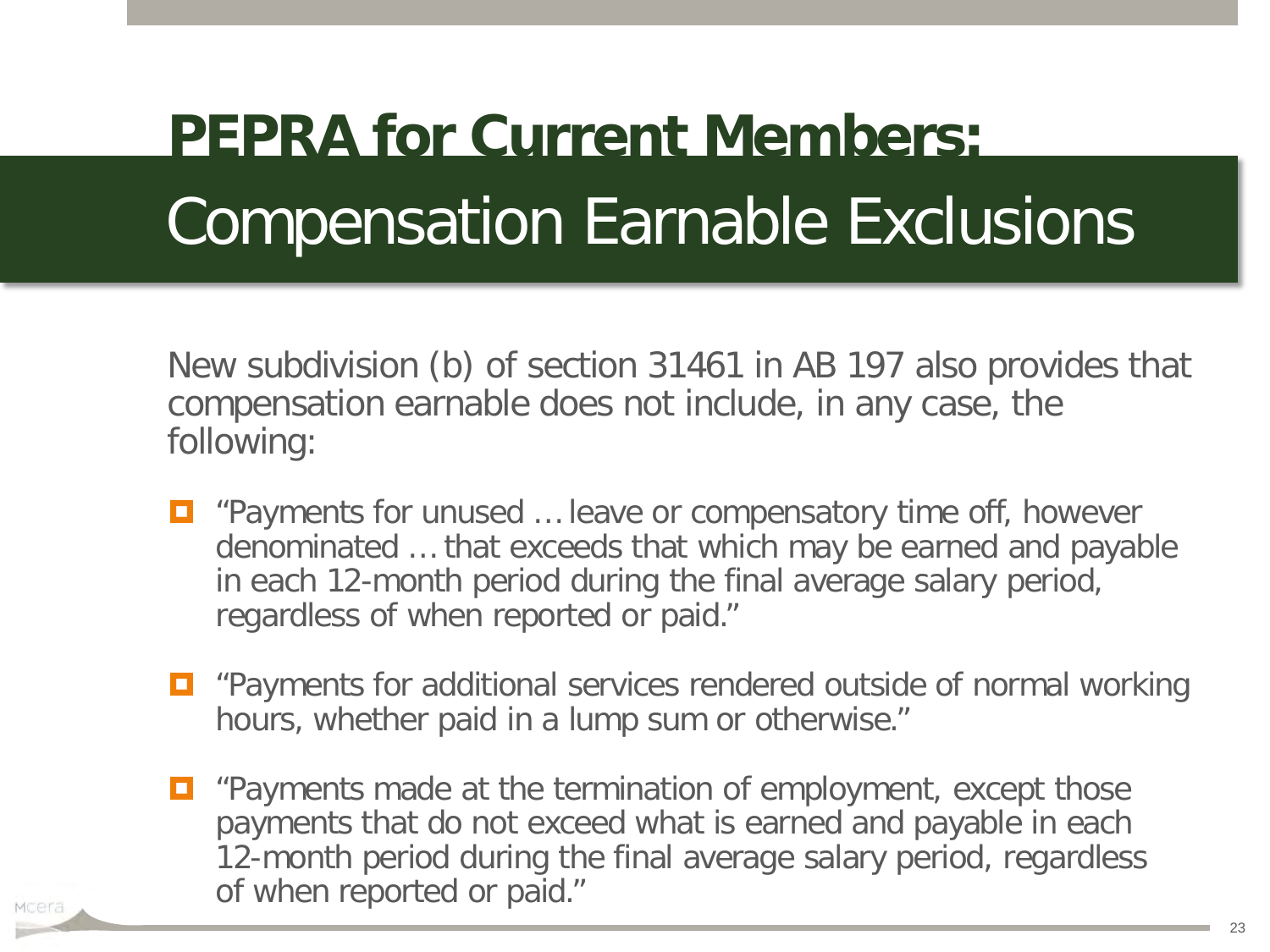### Benefit Enhancement Restrictions **PEPRA for Current Members:**

**E** Any enhancement to a public employee's retirement formula or benefit adopted on or after January 1, 2013, shall apply only to service performed on or after the operative date of the enhancement (no retroactive upgrades to past service credit).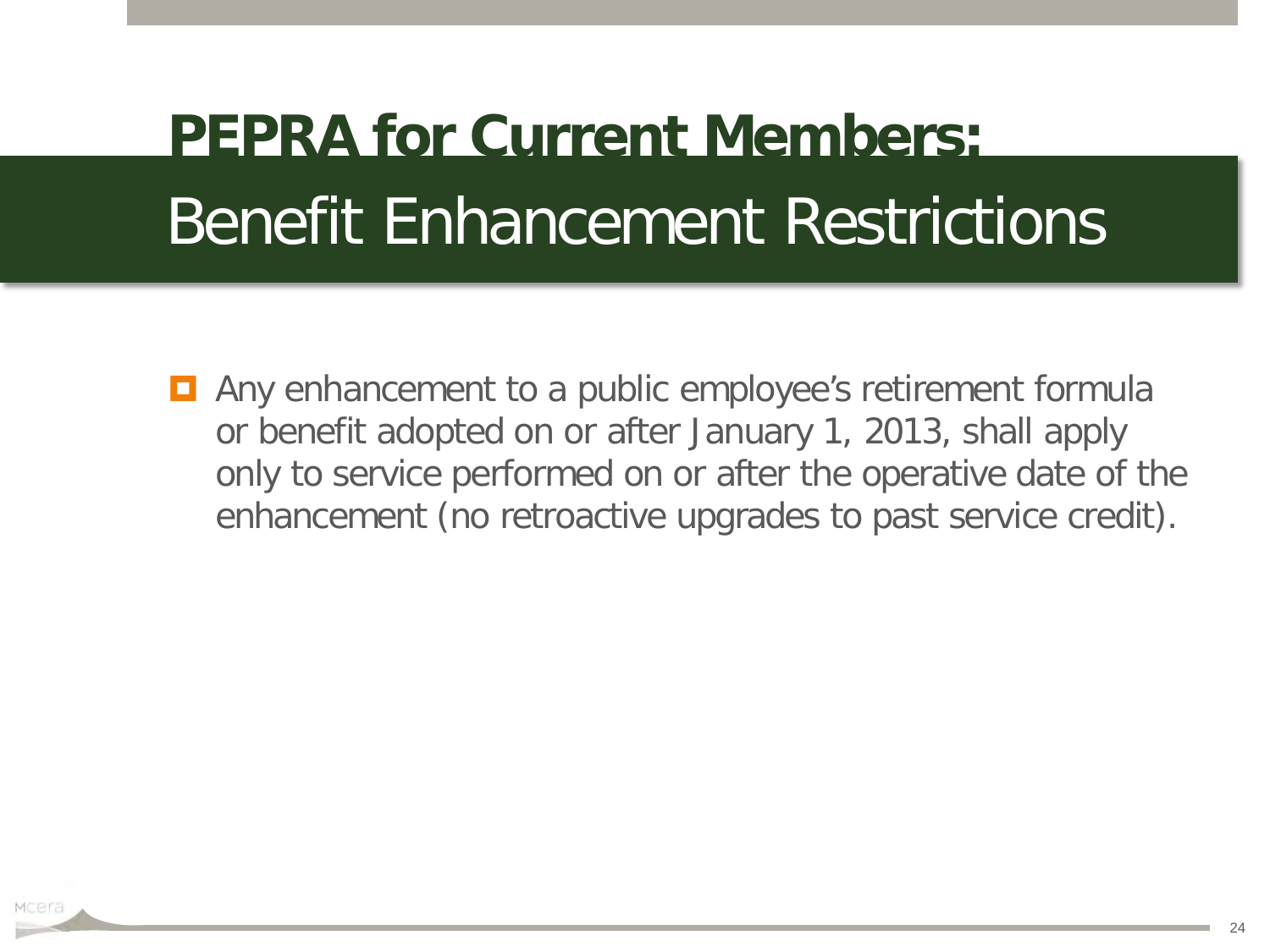### Service Credit Purchases **PEPRA for Current Members:**

- No purchases of "nonqualified service credit, as defined by Section 415(n)(3)(C) of the Internal Revenue Code of 1986."
- **Prohibition** "shall not apply to an official application to purchase nonqualified service credit that is received by the public retirement system prior to January 1, 2013, that is subsequently approved by the system."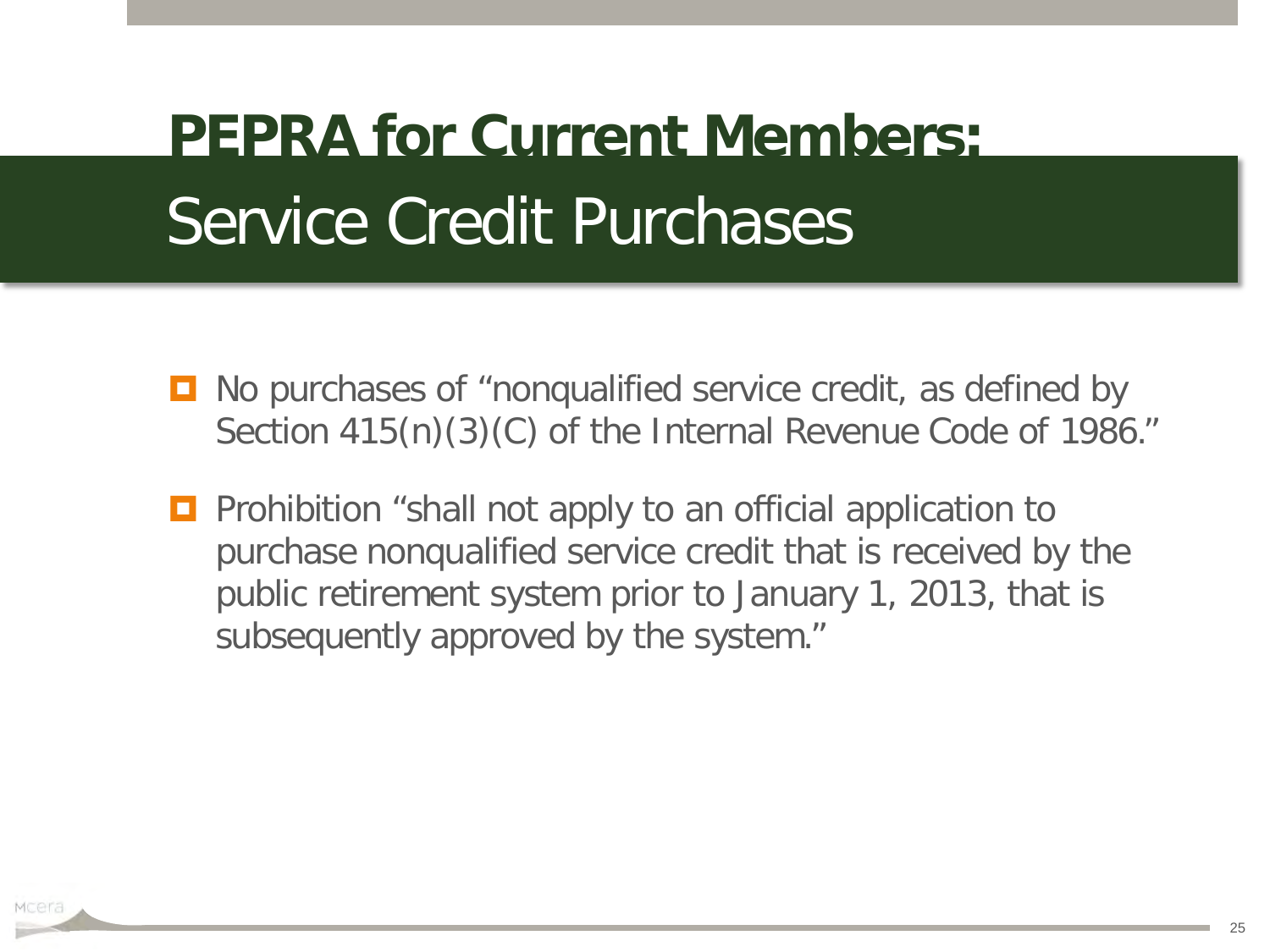- As to "any person who is receiving a pension benefit from a public retirement system" as of January 1, 2013 ("retired person"):
- A retired person shall not serve, be employed by, or be employed through a contract directly by, an employer in the same public retirement system from which the retiree receives the benefit without reinstatement from retirement or "loss or interruption of benefits provided by the retirement system" unless one of the two conditions on the next slide applies.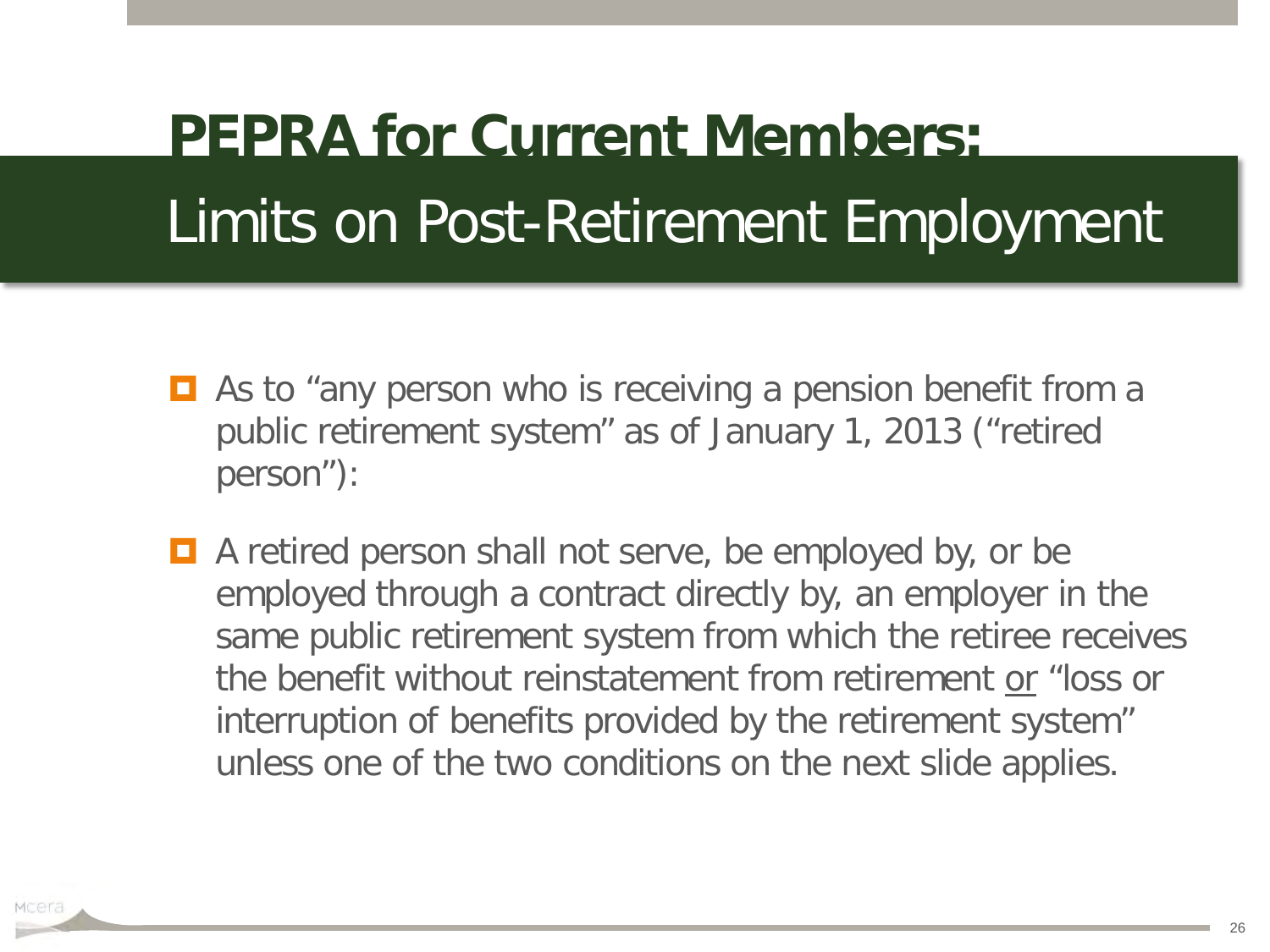- **Return to Work/Retirement Prohibition would not apply either:** 
	- $\blacksquare$  "during an emergency to prevent stoppage of public business"; or
	- "because the retired employee has skills needed to perform work of limited duration".
		- Discussion of "work of limited duration" on next slide.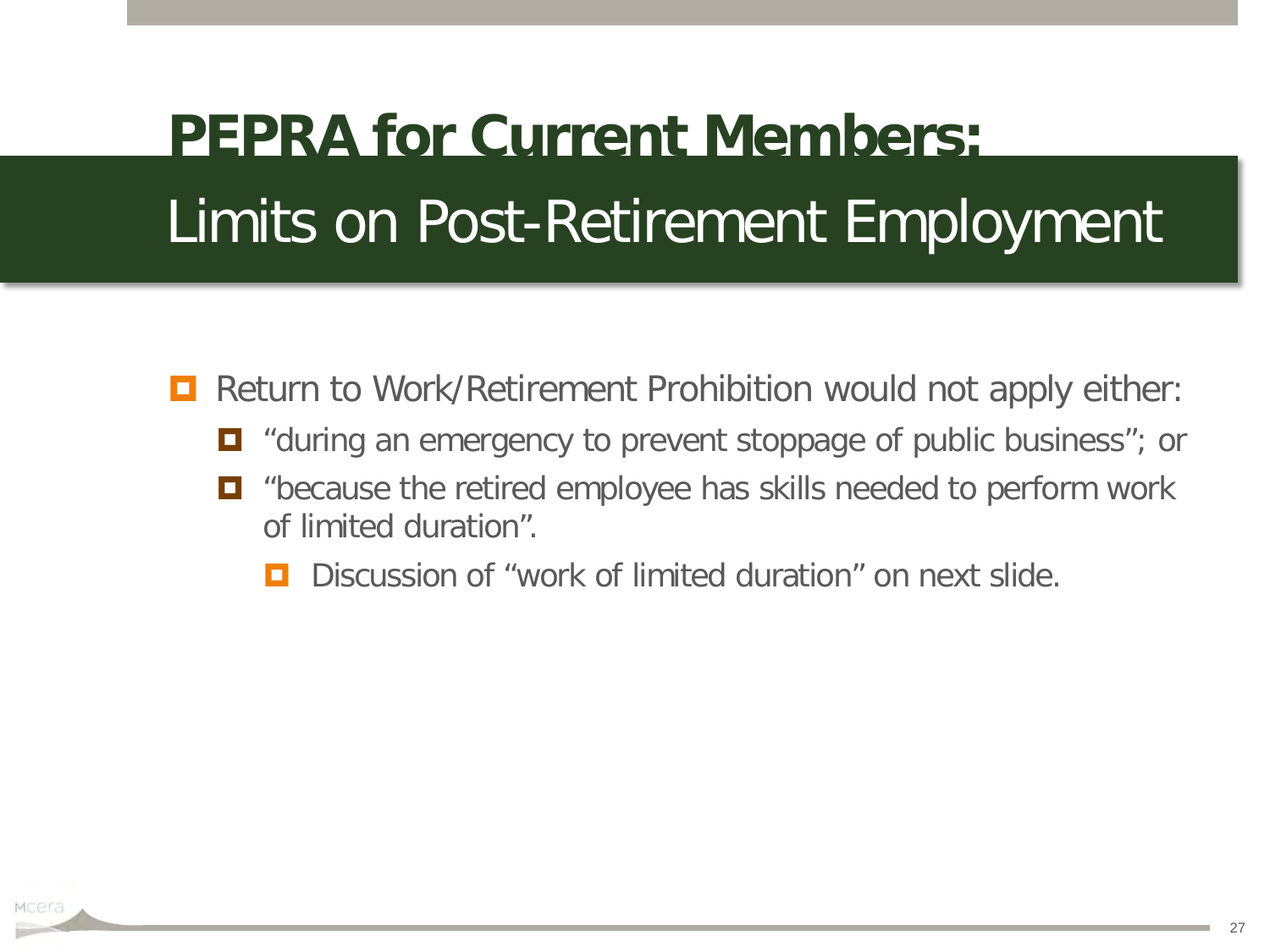- $\Box$  "Work of a limited duration" may not exceed a total for all employers in a public retirement system of 960 hours in a fiscal or calendar year.
- 180 day waiting period until re-employment unless:
	- **Example 1** Employer certifies necessity and governing body approves in public meeting (not consent calendar)
	- $\Box$  Retiree is public safety officer or firefighter
	- $\Box$  And, above exceptions do not apply if retiree accepted a retirement incentive upon retirement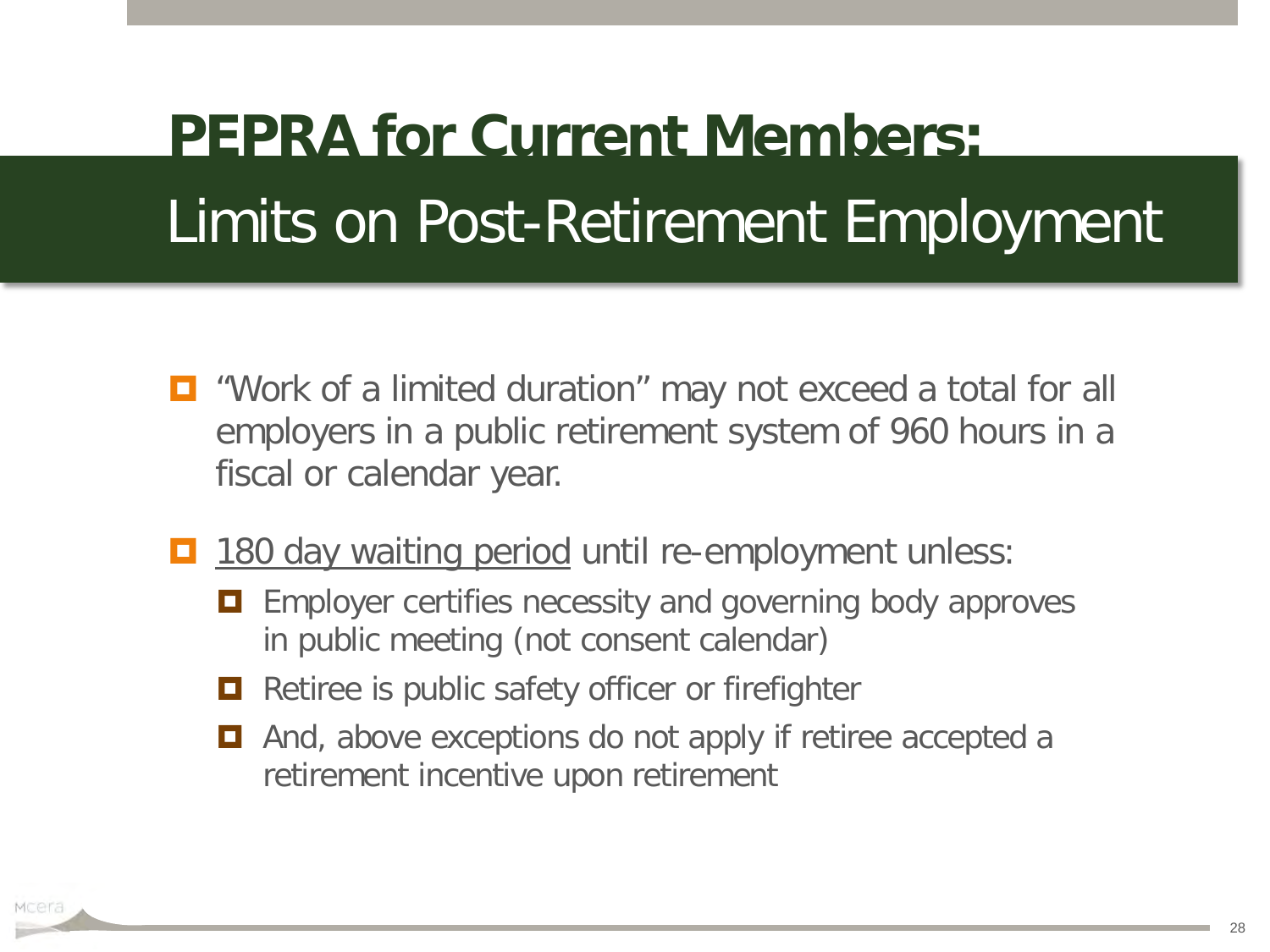- 12-month waiting period if retired person received unemployment insurance compensation arising out of his or her prior employment with the public employer during the 12 months prior to appointment.
- $\Box$  Retiree "shall certify in writing to the employer upon accepting an offer of employment that he or she is in compliance with [the above] requirement."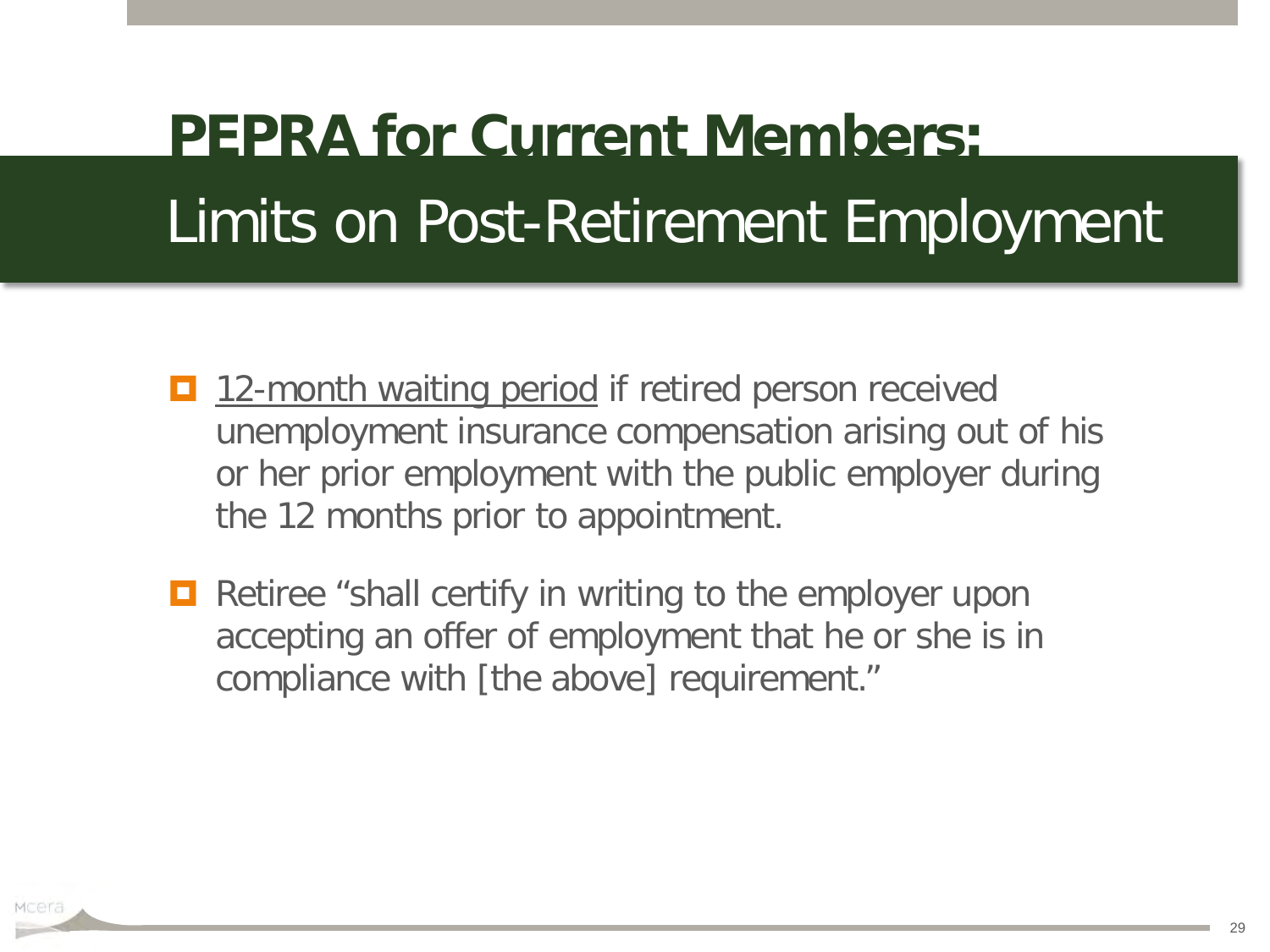#### Service-Connected Disability Retirement Benefit Levels Changed **PEPRA for Current Members:**

- Formula for calculating service-connected disability retirement benefit for safety members changed somewhat.
- This is a pilot project that sunsets on January 1, 2018, unless extended.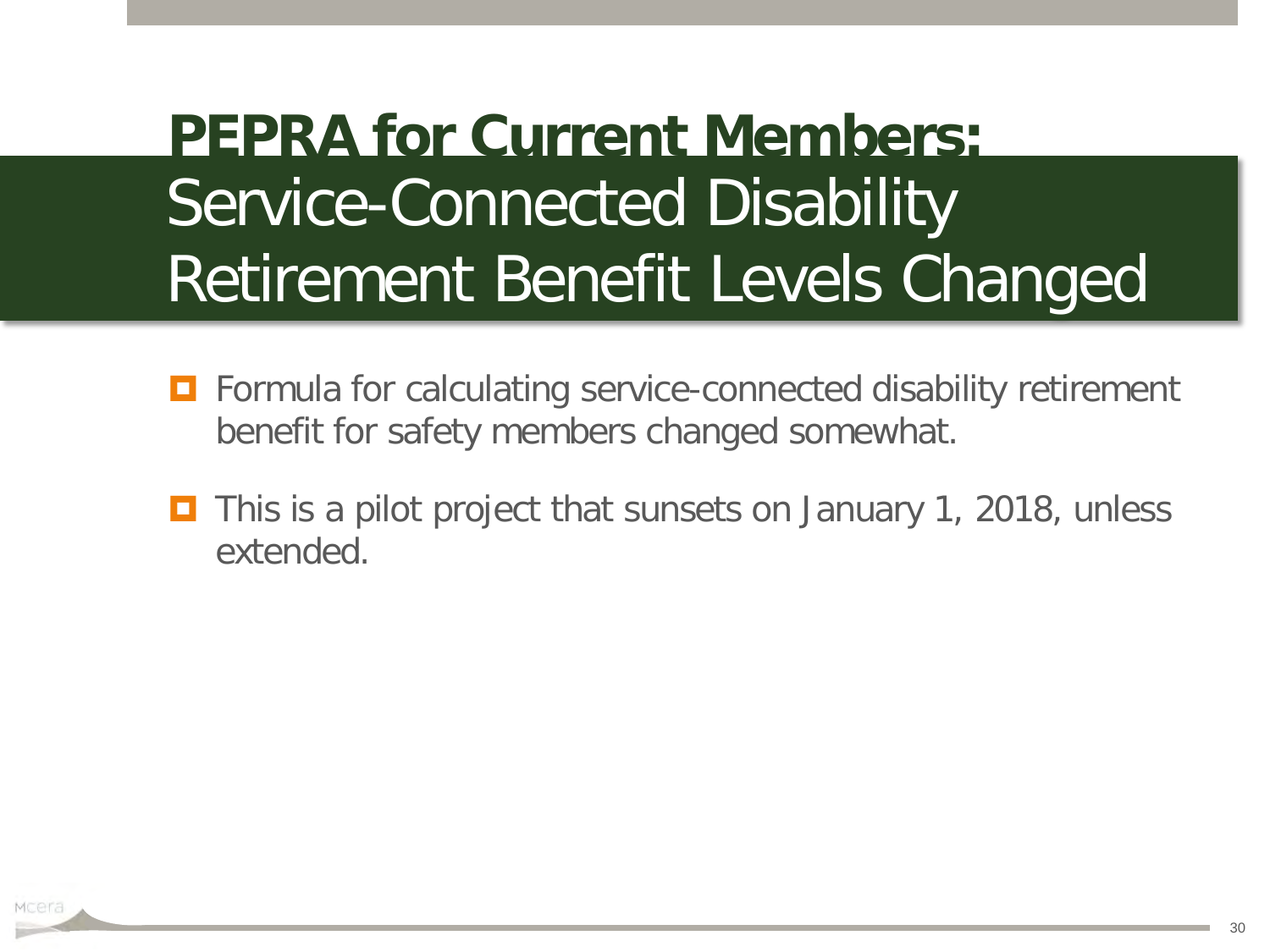#### Expands Rules Requiring Certain Convicted Felons to Forfeit Pensions **PEPRA for Current Members:**

**EXPANDENS** Expands existing forfeiture provisions resulting from felony convictions for "conduct arising out of or in the performance of his or her official duties, in pursuit of the office or appointment, or in connection with obtaining salary, disability retirement, service retirement, or other benefits".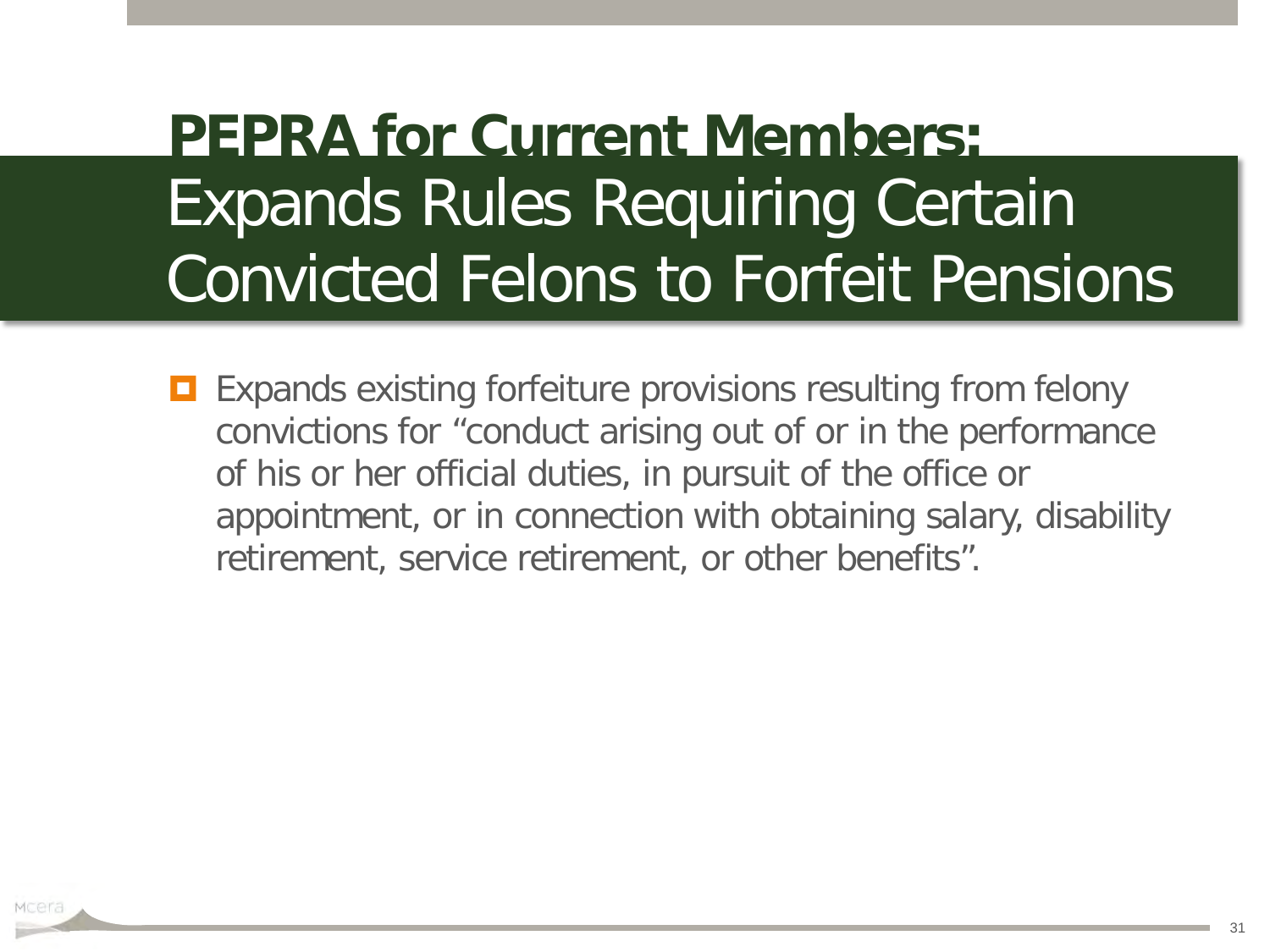#### Expands Rules Requiring Certain Convicted Felons to Forfeit Pensions **PEPRA for Current Members:**

- **□** One felony forfeiture provision applies to all public employees first employed by a public employer, or first elected or appointed to an office, before January 1, 2013, not just to those "elected to public office . . . on or after January 1, 2006," which is the scope of the current forfeiture law.
- **E** Another provision applies to public employees first employed by a public employer, or first elected or appointed to an office, on or after January 1, 2013.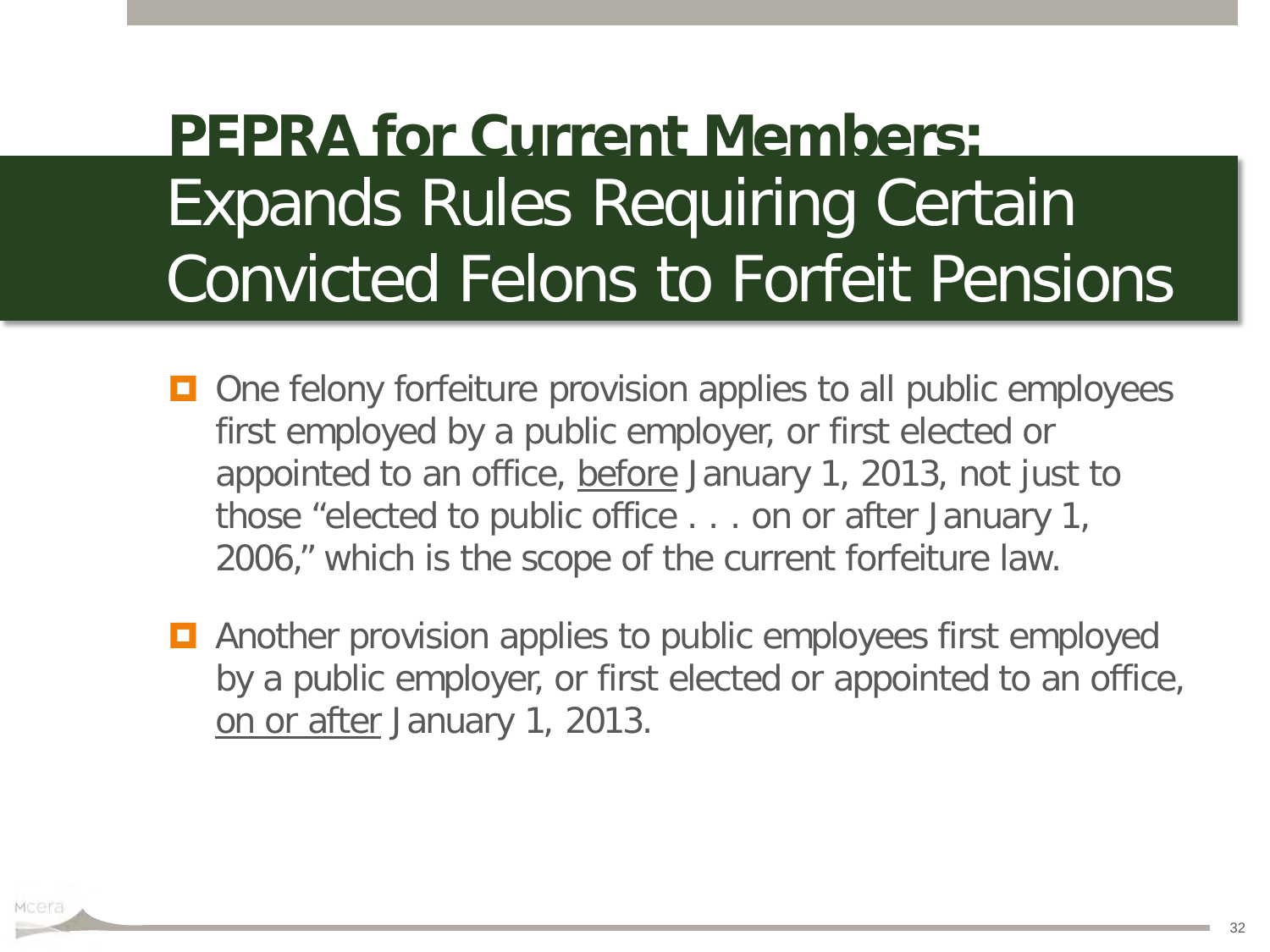#### **PEPRA for Plan Sponsors:** As of January 1, 2013: Prohibit Pension Holidays

**D** Would require continued payment of normal cost by employer, even when the system is overfunded, unless overfunding is 120% and other findings are made.